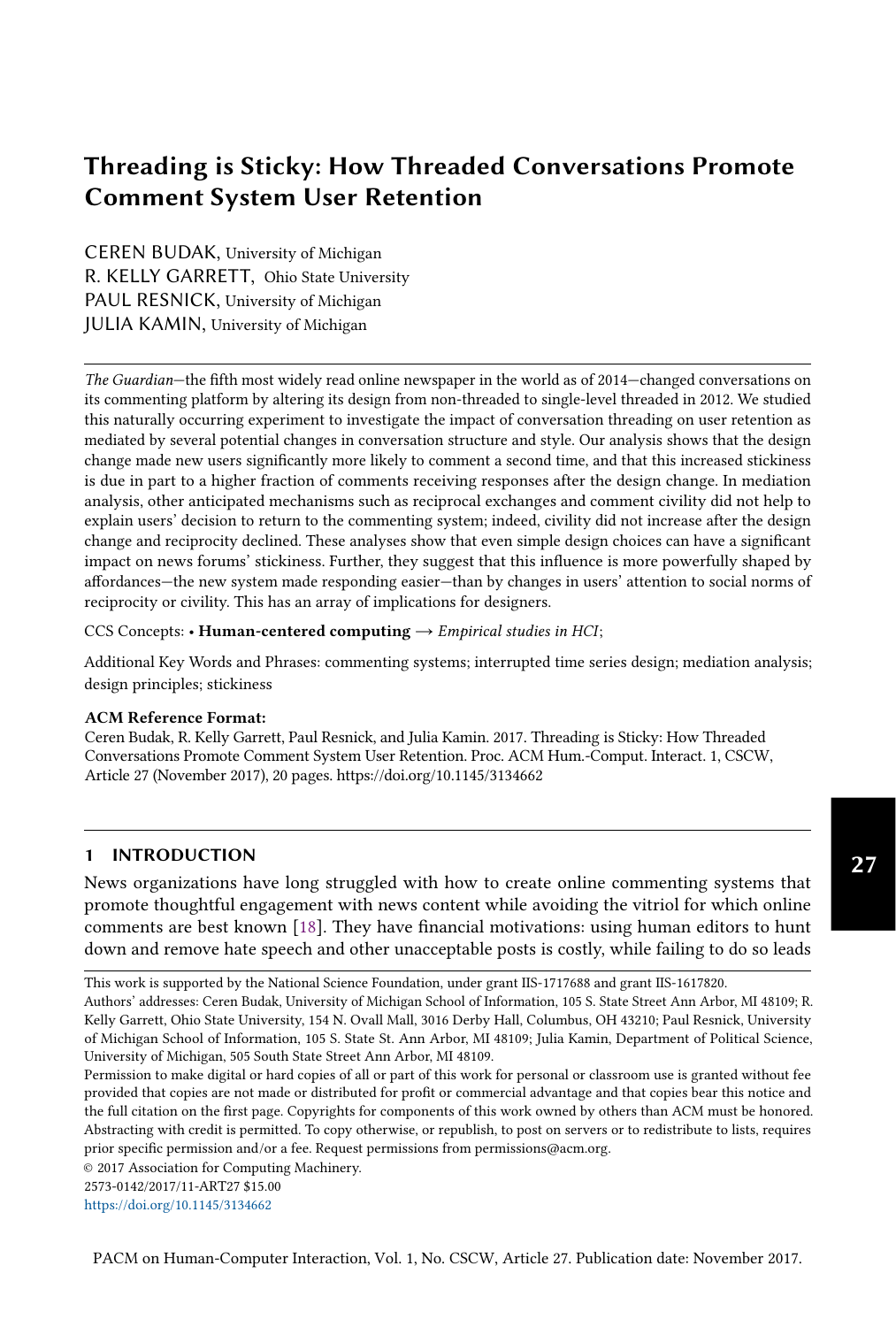to an environment that can drive news consumers away [37, 51]. News organizations also have motivations that are more closely related to their core mission: comments can influence how readers interpret the associated news article [1] and how much they trust the news site [36]. Furthermore, issues related to comment quality affect how journalists perform their work [21]. Solutions for improving news commenting systems are not trivial. Some attempts include abusive-content flagging by community members, moderation, and newsroom engagement [21, 44]. Faced with the pitfalls and costs of comment systems, some news organizations have simply shut them down [23], but others continue to explore whether design can help.

The Guardian is among those that have sought to improve online comments. In 2012 the news organization introduced single-level threading to its commenting system [33], providing a unique opportunity to examine the influence of that design feature. This study treats the design change as a natural experiment. Analyzing millions of comments posted over the course of a year, and comparing posting behavior before and after the change, we found compelling evidence of a variety of substantively important effects. We begin by demonstrating that threading was associated with an increase in the probability that newcomers-individuals participating in The Guardian commenting system for the first time–would return to post again. In other words, threading made the commenting system stickier.

Next, we examine changes in commenting behaviors that we would expect to be associated with threading, and that could help explain the increased stickiness. We focus on three potential behavior changes. First, threading could make it more likely that comments receive a response. Second, threading could increase reciprocity, encouraging users to reply to those who respond to them. And third, threading could promote civility. The change to threaded presentation of comments could also, however, have an adverse effect on any of these three. For example, users might game the system, only responding to others when it helps them achieve higher visibility for their own messages. Such behavior would likely reduce reciprocal exchanges.

In this study, we first analyzed the change in each of these three measures after the design change. Then, we conducted a mediation analysis to assess the extent to which each of these factors can contribute to explaining whether first-time commenters return to comment again. Results suggest that the increased probability of receiving a response following the design change plays a uniquely important role in promoting site stickiness. Before we turn to the analysis, we provide an overview of the motivation for–and implementation of–the design change, and we discuss a body of related work that motivates our predictions.

Background. News site commenting systems were originally seen as a way of drawing readers in and keeping them engaged. Over time, however, they developed a reputation for their vitriol and their lack of substance. Contrary to their mission, news sites often play host to a range of harmful communication practices, including incivility [18], harassment [41], and hate speech [52]. Indeed, several news organizations, including the Chicago Sun-Times, Popular Science, Reuters, and USA Today, eliminated their commenting systems altogether in order to avoid the problems they introduce [23]. As a consequence, many people have come to see discussion spaces as something to avoid.

By altering its commenting platform The Guardian hoped to create a space that was more attractive to users. In the words of the newspaper's staff, the addition of threading was intended to "make conversations more coherent and help users to engage with each other"  $[37]$ . This reasoning appears justified because related work demonstrates that threading can increase conversation coherence [53]. Yet, the positive effect of threading is not universal [20, 26, 47, 63]. It can also result in decreased perceived conversation quality and lower participant satisfaction [53]. In addition, even though threading makes it easy for the discussion to scale well, it can make it harder to find the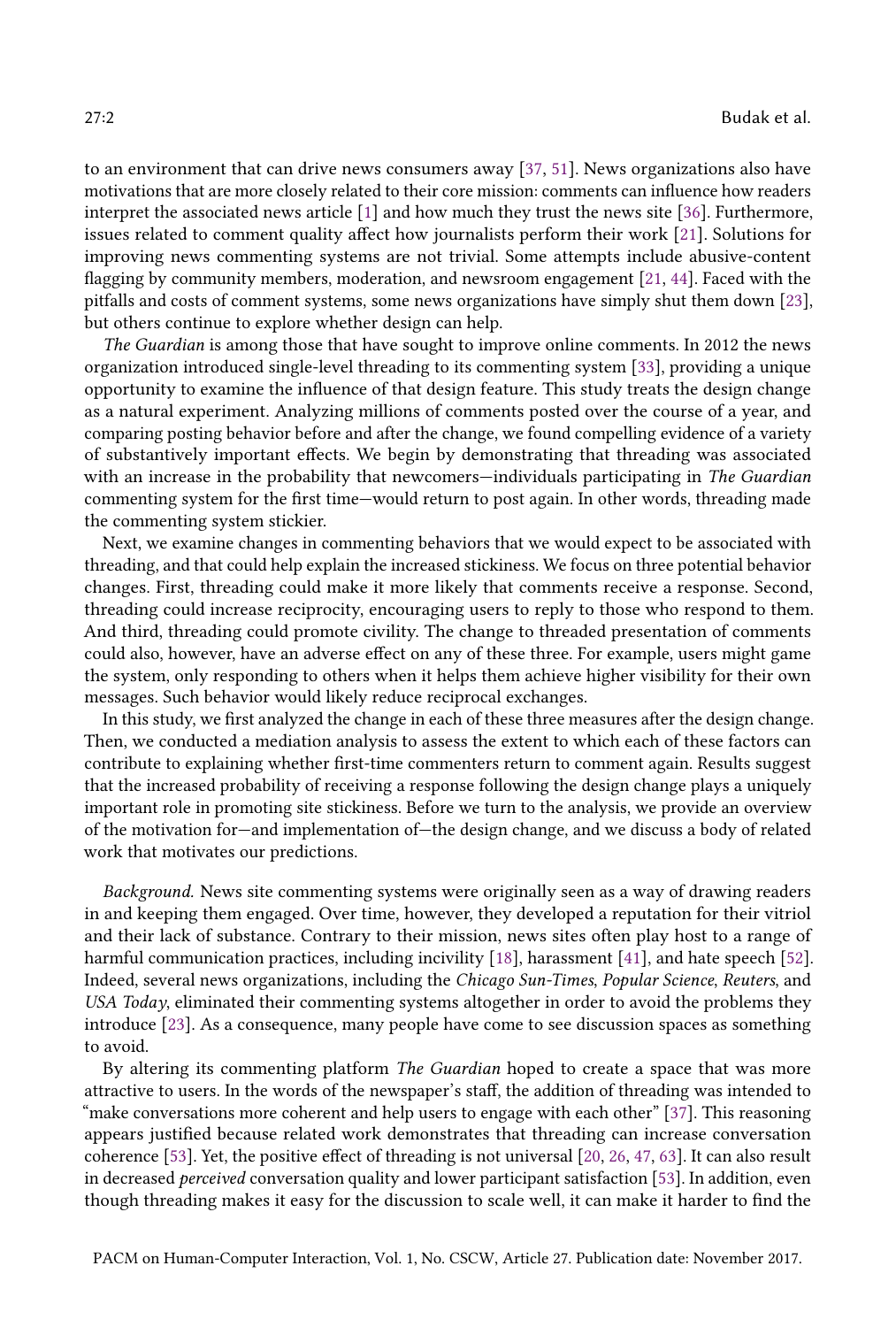newest contributions to the conversation [31], and the overall suitability of threading as a design choice depends on the application [20]. The Guardian, after implementing threading, reported that although a small number of participants complained, the response from the community was largely positive [33], a claim supported by the fact that threading is still in use today. Empirical evidence for these conclusions, however, has not been released publicly.

UI Change. Prior to the introduction of threading at The Guardian in late 2012, comments were displayed chronologically, in the order in which they were posted. Prior to this design change, individuals could reply to one another either by clicking on a "reply" button or by including @username at the start of a message, but those responses were always appended to the end of the list of comments. The new design changed the way replies were displayed. In the old design, comments made in reply to a top-level message were indented and listed in chronological order below that post. The new design introduced only one level of threading, meaning that replies to messages below the top level are presented chronologically on the same level as the messages to which they are responding.<sup>1</sup> All but the first few of these replies are collapsed by default<sup>2</sup>. No other aspect of the commenting system was changed—including the notifications system and the mechanisms by which users post comments and replies. The Guardian community members use pseudonyms and have to be logged in in order to contribute to a conversation. Such characteristics were also unchanged.

All design changes, including the threading change studied in this paper, were announced on the Inside the Guardian Blog, which lists changes and updates to theguardian.com [60]. To the best of our knowledge, no other major change that would affect the commenting system was implemented during the period studied in this paper, though *The Guardian* has changed other aspects of the interface since then. In June 2013, the site enabled commenting on its mobile website [25]. In January 2015, it fully launched a new design for the site that it had been testing in a number of sections [9]. In addition to changing the navigation by introducing a number of personalization options, the new design also affected the commenting section by providing an option to highlight some comments on the first screen of an article. We plan to study the effect of such changes in future work.

Although the change to single-level threading was a fairly modest interface change, a small subset of the news site's users responded vigorously. A pair of posts to the Inside the Guardian Blog explaining that the newspaper was testing a threading system in early 2012 generated almost 700 comments, while announcements about the site-wide rollout elicited more than 2,5000 responses [6, 33, 37, 61]. Some users wrote to express their support, but most comments were critical of the change.

# 2 RELATED WORK

This is not the first time scholars have examined the influence of threading on commenting behavior. Previous work has examined the impact of threading in experimental settings and has focused on domains such as email [63], user groups [54], chat [26, 53] and social media [47]. For instance, [53] constructed an experimental chat platform and found that a threaded view increased coherence but, surprisingly, that users preferred the linear view and perceived conversations in this mode to be of higher quality. Given the mixed findings, a number of studies aimed to improve on purely

<sup>1</sup>We have not located a contemporaneous archive showing the commenting system before and after the change. The current interface, when showing historical articles, shows the difference between unthreaded and one-level threading, though it may reflect some other interface changes that have occurred since then. For example articles with and without comment threading, please see the auxiliary materials.

<sup>&</sup>lt;sup>2</sup>Readers have an option to expand all or to expand/collapse individual threads.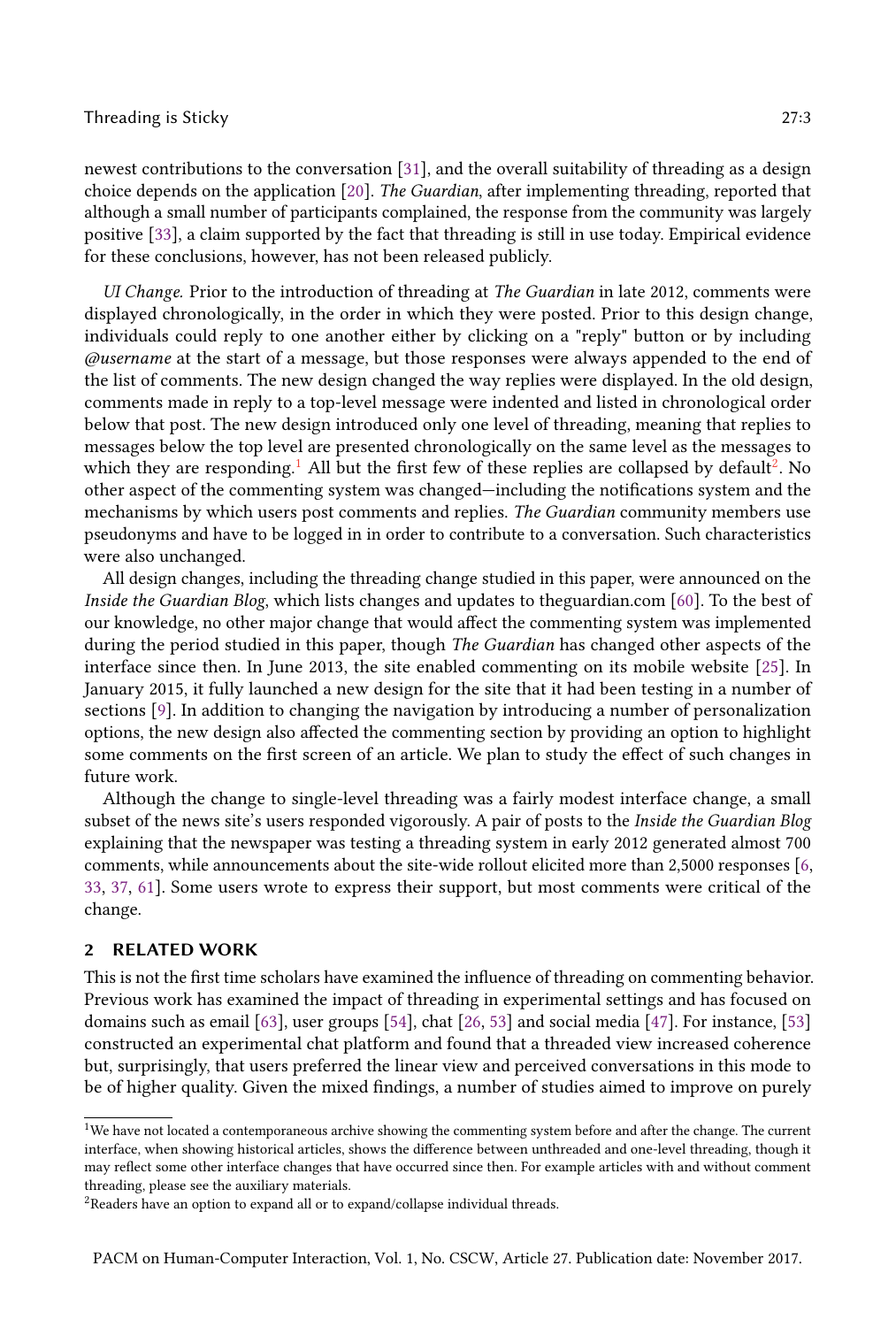threaded solutions by proposing new designs [20, 26, 47, 63]. For instance, [26] complemented the threaded view by providing BackTalk, which displays new replies both in the appropriate thread and at the bottom of the history pane.

Our study differs from previous work both in the domain of interest-we focus on a news site forum–and methodology–we examine the impact of threading in a real online community as opposed to an in-lab setting. The closest to our study, in this sense, is a recent study of Menéame, a Digg-like social media service based in Spain [2]. This study focused on the impact of threading on conversation reciprocity and found that the shift from a linear conversation view to one that displayed comments hierarchically was associated with sharp increase in two-way conversations among users. We found contrary results on reciprocity, and we consider potential explanations and implications of these contrasting results in the discussion section.

Threading is only one of the many design elements that can influence commenting behavior. Other changes that were studied include ending anonymity, introducing moderation, and cuing desired behaviors. Here we provide a short review of such studies. For a broader review of deliberation online, we refer the reader to [29].

Ending anonymity is the most extensively researched change to commenting systems. Many early systems allowed users to post comments anonymously, and there is compelling evidence that this often contributed to the high levels of incivility observed in these spaces. One large-scale observational study analyzed 42 million comments posted on the Huffington Post collected both before and after it ended anonymous posting [27]. Analyses show that users were less likely to post comments after the change, and that the magnitude of this effect varied by topic (e.g., comments in the world section dropped by 88%, while those in parenting dropped by about 50%). This may be due in part to a reduction in spam campaigns: stories with tags that were commonly associated with spam campaigns before the change (e.g., South Korea, Kim Jong-un, NSA surveillance) saw larger-than-average drops in commenting. Furthermore, the comments posted after the change appeared more civil. For example, there were fewer typos (a 35% drop), fewer words in all caps (10%), and a reduction in words classified as offensive (18%).

These effects are not limited to the U.S. In 2005 South Korea enacted the Real Name Verification Law, which forbade anonymous online posting on election-related discussion forums. Although the policy was ultimately overturned by courts, researchers collected data in 2012 during a period when some news sites required users to identify themselves, while others made identification voluntary [16]. Interestingly, voluntary identification was more effective at stemming the use of profanity than mandatory identification, an effect that was most pronounced among the heaviest commenters.

Moderation of online comments has also been credited with improving the quality of discourse, yet studies show that censorship of comments can make readers reticent to post, which can reduce participation [49, 62]. Direct engagement with commenters has likewise been shown to improve deliberation, but only when that engagement is with an identifiable journalist as opposed to an unknown staff worker [57]. While influencing behavior through moderation may come with costs in both time and traffic, research also suggests that deliberation can be improved simply by cuing pro-social norms [40].

Finally, given that one of the main focuses of our paper is on repeat participation, we note the rich literature identifying factors that contribute to this desired outcome [3, 4, 10, 11, 13, 34, 35]. For instance, [11] found that both receiving a response, and linguistic matching between a newcomer and the group are predictive of repeated participation in Twitter chats. [3] found receiving a response to be important in Usenet groups, and they identified characteristics that are predictive of receiving a response. [10] showed that the decreasing participation on Norwegian online groups was due to a number of complex characteristics including lack of interesting attendees, low-quality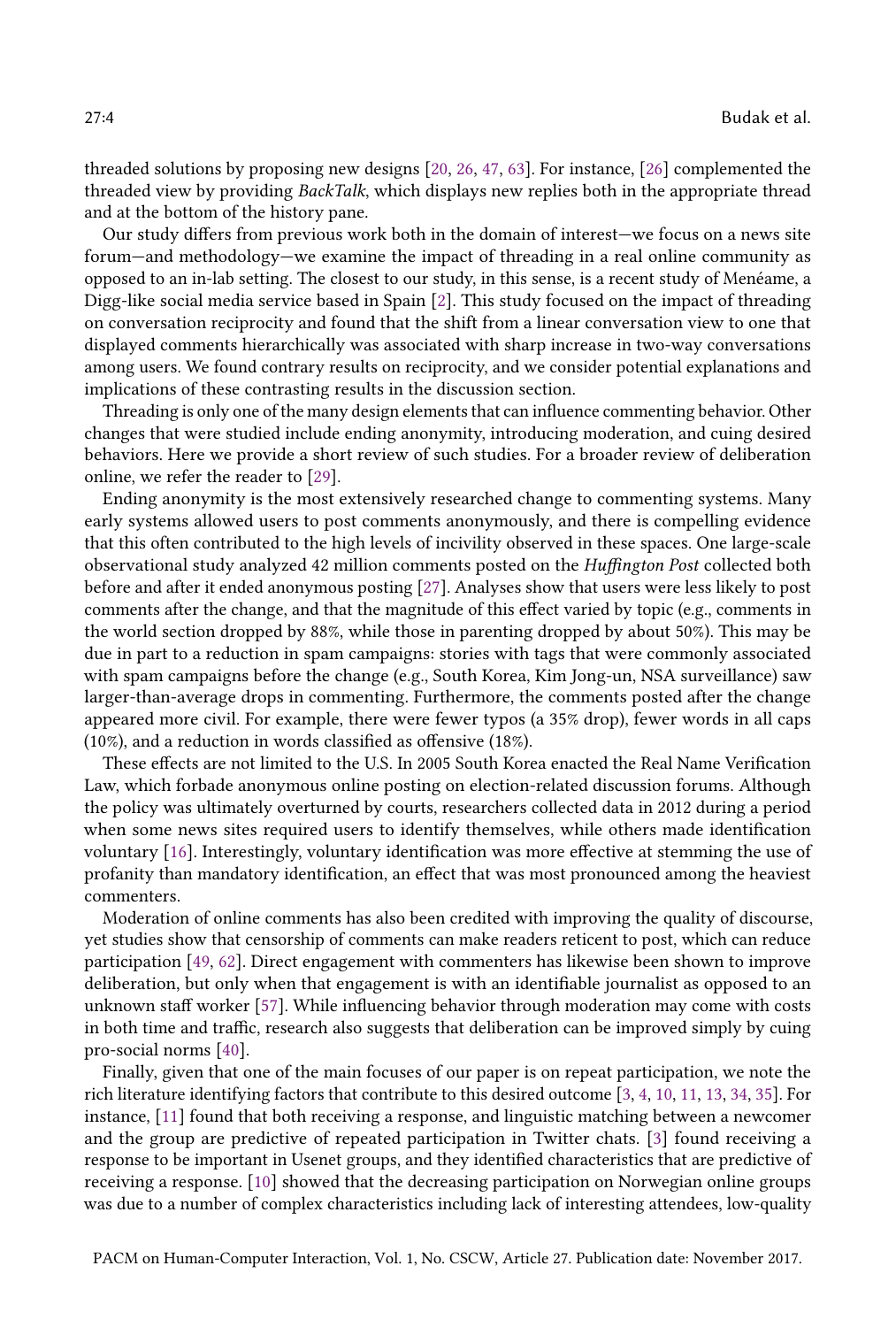content, low usability, and harassment. Unlike these studies, which are based on correlational analysis and surveys, we utilize a natural experiment to determine which factors affected site stickiness. The present study is also unique in that we worked to understand the mechanisms by which threading influences site stickiness.

# 3 HYPOTHESES

Repeat participation. A primary goal of The Guardian's design change was to improve user satisfaction, creating a system that would encourage readers to post comments more regularly in response to news content. Staff members hoped that the new system would promote repeated participation, and so we make this our key outcome. Although providing evidence that threading made users more likely to return is valuable, identifying the mechanisms by which threading promotes stickiness is just as important. Among other things, it might suggest further refinements to how threading is implemented that could maximize its effects. It also allows designers to consider whether interface changes unrelated to threading might have similar effects. We identify three processes by which threading might encourage users to return: (1) increasing the probability that comments receive responses, (2) increasing reciprocal exchanges among commenters, and (3) increasing the civility of comments. We consider both how threading could promote each change in commenting behavior, and how the change would in turn encourage users to return to the commenting system at a later date.

Receiving a response. The affordances of a threaded conversation system could promote responses. Although the mechanism for creating a reply was unchanged, the new interface provided a potentially powerful visual clue about how the system is meant to be used [43]. In contrast to a chronological display, which tends to focus users' attention on the most recent comments [7], nesting responses below the originating comment subtly calls attention to prior instances of this desired behavior. Although users still have the option of commenting at top level about the original article, the threaded presentation accentuates the fact that the system is intended to be a platform for conversation among readers.

The threading change might have also created attentional incentives for responding rather than posting at top level. The new system rewards users for responding to comments that have few prior responses. This is an outgrowth of the way that comments are displayed. Top-level comments are displayed chronologically, and initially only a few responses to each top-level comment are shown. Thus, a strategy for increasing attention to one's comment is to respond to the first top-level comment that lacks other responses. If users were to do this consistently, the number of users who received at least one response should increase with threading.

Further, we anticipate that individuals who received a response to a comment they posted would be more likely to contribute again. Posting a comment is a means of social expression, and without a response commenters have little indication that their voice has been heard. Replying closes the loop, rewarding the original poster for his or her contribution. Research has confirmed that individuals' continued contribution to online discussion spaces is influenced by the level of engagement experienced, or in other words, the probability of receiving a response [11, 34].

In sum, we anticipate that one important way that threading encourages repeated use of the commenting system is by promoting responses from other users.

Reciprocity. Reciprocity goes beyond simply receiving a response; an exchange is reciprocal when each party responds to the other. There can be no reciprocity without response, which means that as responses increase, so do the opportunities for reciprocal exchanges. To the extent that the visual layout signals that the system is intended to facilitate conversation with other users, and that it calls attention to instances where this is happening, we would expect users' behavior to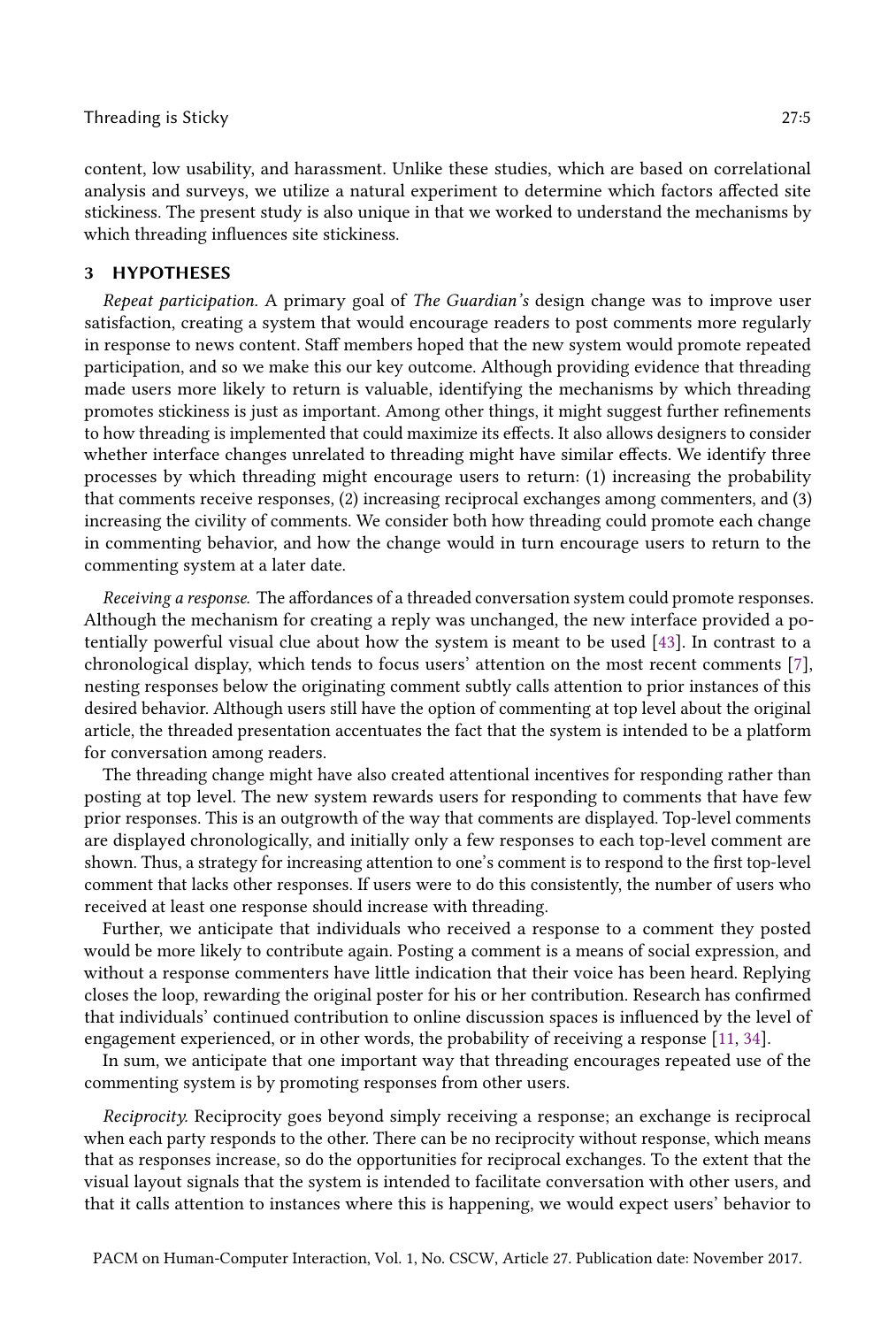change accordingly. In other words, because reciprocal interaction among commenters is more easily noticeable in the threaded interface, users should be more likely to recognize this behavior as encouraged, or even expected and thus do it more [17]. Indeed, the introduction of (multi-level) threading at a popular Spanish social networking site was followed by a sharp increase in reciprocity [2].

The attentional incentives in The Guardian's implementation of single-level threading, however, might act to reduce reciprocal exchanges. If a user wants his or her comment to be seen, responding to a top-level comment will almost always be more effective than replying to a response, especially because only the first few replies to a comment are shown by default. Thus, the author of a top-level comment who is faced with the choice of responding to a responder (creating a reciprocal exchange), or responding to some other top-level comment that has few responses (not creating a reciprocal exchange), can expect greater visibility for the latter. If responses to top-level comments increase, while replies to those responses remained unchanged, reciprocity levels would decline. In the face of these contradictory potential outcomes we do not have a strong hypothesis about whether, and in what direction, threading will influence reciprocity.

If threading does alter reciprocity, in either direction, we would expect that change in reciprocity to influence repeat participation levels. Reciprocal exchange is a foundation of social attachment and community building, and repeated interactions between people can contribute to a sense of belonging, which is a powerful incentive for continued participation [46]. In other words, if threading promotes reciprocity, repeat participation should increase; if it reduces reciprocity, repeat participation should fall.

Civility. Threading has the potential to reduce the depersonalization so prevalent in online communication spaces and consequently to promote civility. Online communication has long been plagued by uncivil behavior [55]. One of the core explanations for this behavior pattern is that many aspects of computer-mediated communication, notably anonymity, promote a shift of attention from individual identity to social identity [48]. The increasing salience of social identity often leads individuals to endorse their ingroup identity, to express hostility toward outgroups, and to employ negative outgroup stereotypes. The visual interface of the threaded comment system could, however, help shift attention back toward individual identity. The more users see themselves as engaged in an evolving conversation with other individuals, the less likely they should be to exhibit hostility toward those with whom they disagree.

Many users express trepidation about using commenting systems based on the negativity they have observed [12], and there is ample evidence that people do have an aversion to discussion conflict [42]. Given this, we would anticipate that threading-induced civility could promote repeat participation.

# 4 DATA

| Section         | Article Count | Participant Count | Avg. Comments/Article |
|-----------------|---------------|-------------------|-----------------------|
| <b>Business</b> | 2274          | 24980             | 114.81                |
| Environment     | 1836          | 21484             | 90.05                 |
| Tech            | 2356          | 22997             | 117.05                |
| U.S.            | 2288          | 30597             | 90.12                 |
| World           | 2672          | 42643             | 129.28                |

Table 1. Guardian comment section descriptives for the period between 180 days before and after the design change.

Our dataset spans the period between May 3, 2012 and May 21, 2013. We examine commenting behavior observed over five sections in The Guardian: business, environment, tech, U.S., and world

PACM on Human-Computer Interaction, Vol. 1, No. CSCW, Article 27. Publication date: November 2017.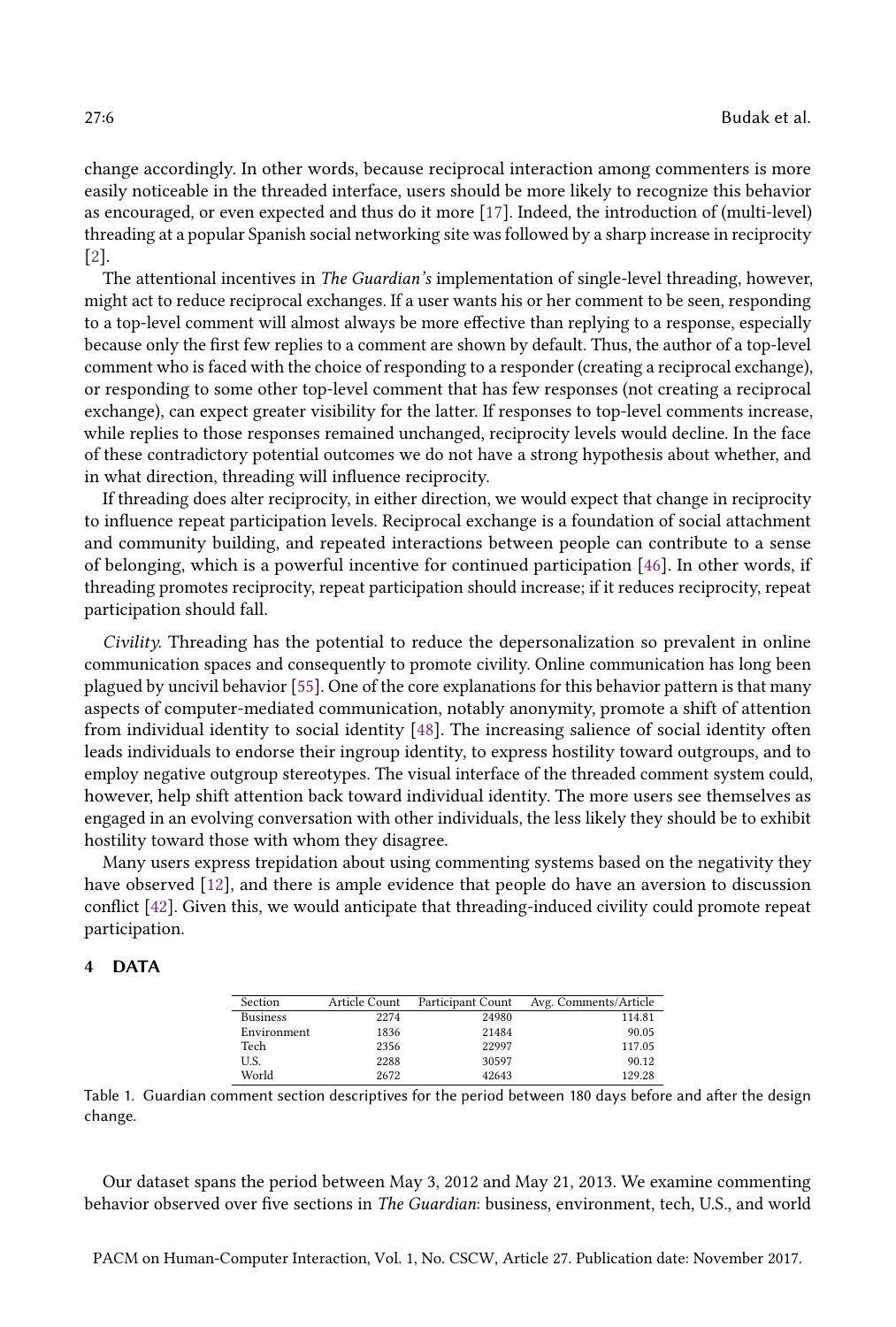news. We chose these sections to provide broad coverage of political and non-political topics that had significant participation. Threading was implemented on October 29, 2012, for the environment section and on November 22, 2012, for all other sections.

This dataset includes 11,425 unique articles, 84,135 unique forum participants and 1,253,811 comments generated by these commenters. Table 1 provides high-level descriptive statistics at the section level for the 360-day period surrounding the design change. For most analysis, we focus on the 100-day period surrounding the threading change (50 days before and 50 days after). We expand the period to 360 days surrounding the design change when looking at site-level stickiness because this characteristic is better measured for a longer period to determine more accurately whether a community member came back for further contributions.

# 5 MEASUREMENT

Repeated participation. We measure repeated participation in two ways. First, we measure the change in repeated participation at the article level through the reduction of one-off commenting. In other words, we measure, for each article, the percentage of commenters who posted at least two comments on it. Then, for each day, repeated participation at the article level is defined as the median of this measure, across all articles.

Second, we measure the change in repeated participation at the site level. In other words, we measure how sticky Guardian attendance is over time. To compute this measure, we estimate the probability of a newcomer who made a comment for the first time on day i to come back to make at least one more comment in the next *k* days as  $|N_i^+|$  $\binom{m}{i}$  // $\lfloor N_i \rfloor$ , where  $\lfloor N_i \rfloor$  is the number of newcomers on day *i* and  $|N_i^+|$  $i_i^+$  is the number of newcomers on day  $i$  who ended coming back for further participation.

Receiving a response. We measure the response rate of conversations on The Guardian on a given day *i* as the median response rate of all articles on day *i*. The response rate of an article  $a$  is defined as the fraction of all comments on article a written as a response to an earlier comment on the same article.

Reciprocity. To compute reciprocity on a daily basis, we first generate daily graphs  $G_i = \{N_i, E_i\}$ for each day i.  $N_i$  is the set of participants who have at least one comment on day i. For each participant u who responded to participant v on day i, there is an edge  $e_{i,u,v} \in E_i$  with weight  $w_{i,u,v}$  where  $w_{i,u,v}$  is the number of times u responded to v on day i. Having constructed graphs on a daily basis, we measure reciprocity in two ways.<sup>3</sup>

(1) Unweighted reciprocity: For a directed network  $G_i$ , a simple measure of reciprocity can be defined as:  $r_i = \frac{\overline{|E'_i|}}{|E_i|}$  $\frac{|E_i|}{|E_i|}$ , where  $E'_i$  is the set of bidirectional (reciprocated) edges. However, this measure is strongly influenced by network size. To ensure that network size is not driving any observed effects, we use the corrected reciprocity proposed in [30], which measures the relative level of reciprocity in comparison to a random network with the same number of nodes and edges as:

$$
r_{unweighted,i} = \frac{r_i - d_i}{1 - d_i} \tag{1}
$$

where  $d_i = |E_i|/(|N_i| * (|N_i| - 1))$  is the density of graph  $G_i$ .

 $3$ We also measured reciprocity at the article (as opposed to day) level and defined reciprocity of a day i as the reciprocity of the average article on day i. The results were consistent with the daily graphs and are omitted for brevity.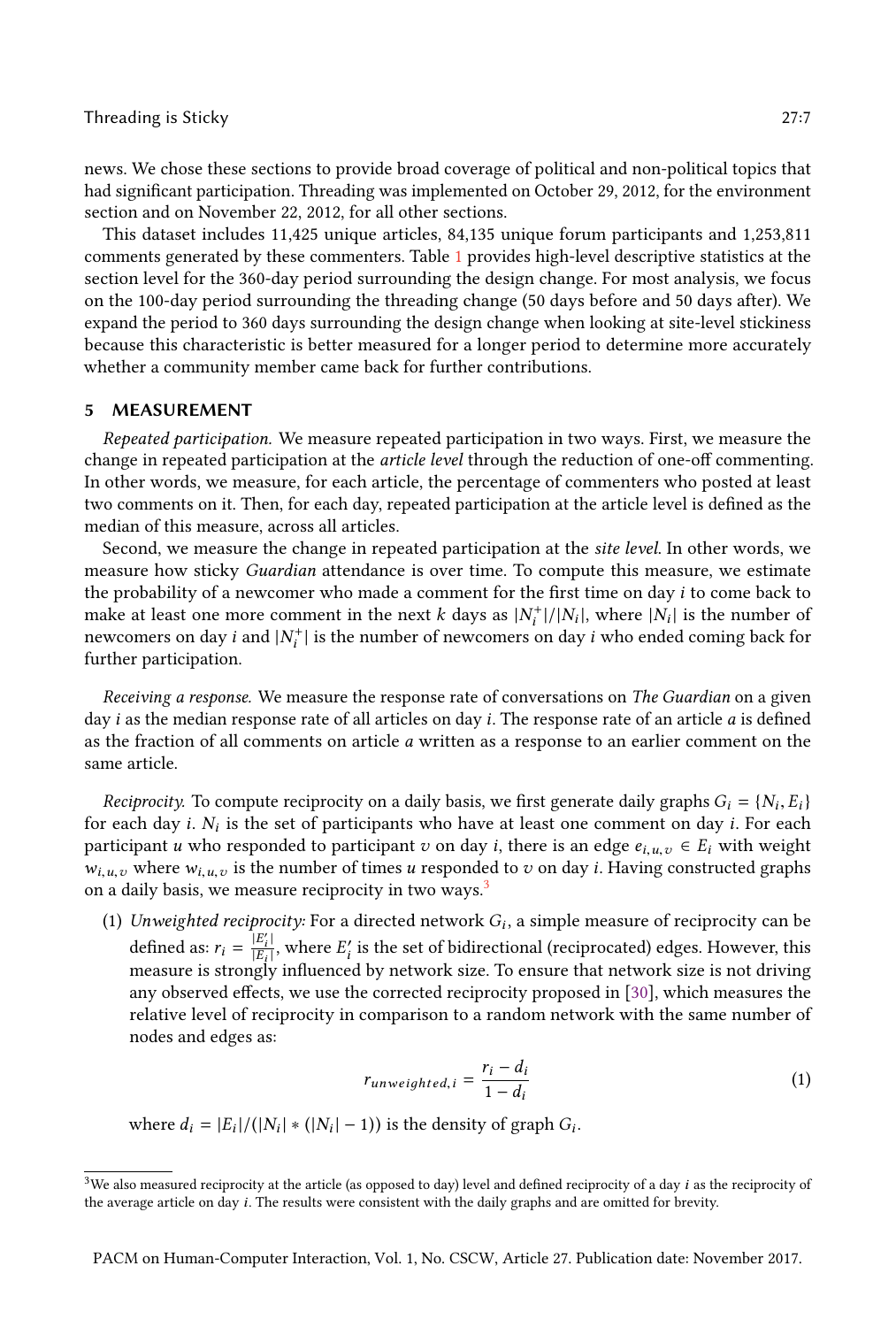(2) Weighted reciprocity: Given a graph  $G_i$ , we also measure the weighted reciprocity as proposed by [56]:

$$
r_{weighted,i} = \frac{W_i'}{W_i} = \frac{\sum_{u} \sum_{v \neq u} w_{i,u,v}'}{\sum_{u} \sum_{v \neq u} w_{i,u,v}} \tag{2}
$$

where  $w'_{i,u,v}$  is the minimum of the edge weight from u to v and the edge weight from v to u on day i (computed as  $min(w_{i,u,v}, w_{i,v,u})$ ). This definition, unlike the previous, takes the weight of edges (frequency or interactions) into account. Both  $r_{unweighted,i}$  and  $r_{weighted,i}$ have also been used in [2], so our results are comparable to theirs.

Civility. We examine civility (or incivility) observed on a given day i through three measures:

- (1) Comments deleted: Moderators at the Guardian remove comments "...if they go against the Community Standards & Participation Guidelines...ž [59]. An inspection of the guidelines reveals that the standards are strongly tied to civility measures [58]. Thus, in order to measure incivility on a given day  $i$ , we measure the fraction of all comments posted on a given day  $i$ that are deemed unacceptable by Guardian moderators and deleted. We note that this is a fairly conservative measure because moderators only remove unambiguous violations of the community standards. Many forms of incivility, including insults and stereotyping, are often allowed to remain.
- (2) Use of all caps: Consistent with conventions of online etiquette, we treat words typed in all capital letters as the equivalent of shouting. The frequency with which users type in all caps has been used as a measure of incivility in other work [27]. We measure this form of incivility on a given day i as the fraction of comments that included at least one word in all capitals. In order to identify all caps words, we only consider words with at least four characters and exclude common abbreviations (e.g., NASA).
- (3) Use of swear words:Use of offensive language is a strong indicator of incivility [27]. To measure incivility through this lens on a given day  $i$ , we measure the fraction of swear word usage across all comments on day i. Swear words are identified using the LIWC dictionary [45].

# 6 METHODOLOGY

Interrupted time series design. In order to test the hypotheses listed above, we rely on a quasiexperimental approach called interrupted time series analysis. The interrupted time series design comprises several waves of observations collected over a specified time interval, ∆t, before and after the introduction of a treatment. Given such data, the interrupted time series analyses use segmented regression analysis specified as follows: Let T define time,  $X_t$  a dummy variable indicating the period (0 for pre-intervention and 1 for post-intervention), and  $Y_t$  the outcome at time t. We estimate the impact of the treatment using segmented regression model as:

$$
Y_t = \beta_{level} + \beta_{slope}T + \beta_{levelChange}X_t + \beta_{slopeChange}TX_t
$$
 (3)

We use this method to study the change in repeated participation, civility, response rate, and reciprocity 50 days before and 50 days after the treatment (design change).<sup>4</sup> Here,  $\beta_{level}$  defines the baseline behavior (e.g. response rate) just before threading was introduced,  $\beta_{slope}$  represents how that behavior changed as a function of time pre-threading,  $\beta_{levelChange}$  is the change in levels after threading, and  $\beta_{slopeChange}$  indicates the slope change after threading was introduced.

Threats to internal validity: There is no comparison group in this interrupted time series design, meaning that we cannot account for unobserved confounds. Therefore, events happening at the same time as the treatment might be responsible for any effects we observe. However, studying the

<sup>4</sup>We repeat our analyses setting the time interval ∆t to various values between 50 and 100 to ensure the robustness of our results. Findings are qualitatively consistent.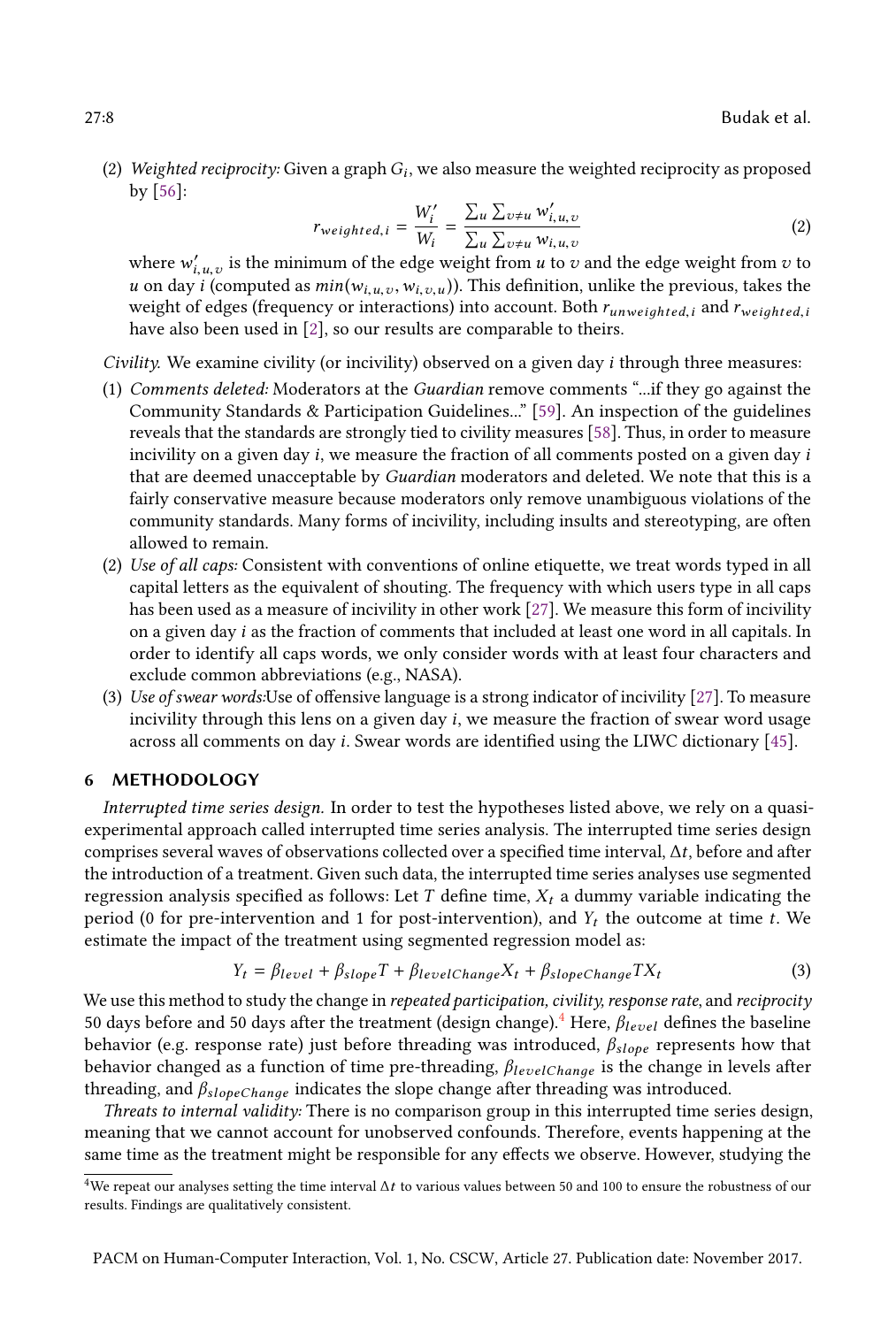

Fig. 1. Mediation Analysis Diagram

behavior across different sections alleviates some of the concerns, since they did not all change to threading on the same date. Patterns that are consistent across sections are less likely to be due to factors external to the news site.

A number of recent studies have relied on regression discontinuity design [2, 39] to study the effect of similar design changes. We do not use a regression discontinuity design (RDD), despite the stronger causal interpretation it would provide, because time series data are generally incompatible with its assumptions. RDD assumes that observations on either side of the cutoff between comparison groups (in our case, the time of design change) are identical on average except for treatment status. When applied to time series data, RDD can only estimate effects for small time intervals around the cutoff date. In our case, the farther an observation is from the introduction of threading, the more likely it is that users being compared will differ in ways that are unrelated to the platform change. RDD is ill-suited to studying dynamic impacts that cascade over time, such as a sustained increase in response rate after the introduction of threading.

Mediation analysis. One of the main goals of this paper is to identify the mechanisms by which threading influences site stickiness. To that end, we use mediation analysis. Mediation analysis is a statistical method that qualifies the underlying mechanism or process by which one variable influences another variable through one or more mediator variables [38]. Figure 1 shows the mediation model, which predicts the final outcome variable, stickiness, measured as the probability that a user u who first commented on day i also commented on any article for a future day  $(i, i + k]$ . Design change is a binary variable indicating whether day i was before or after the design change. The parameter b0 captures the direct impact of the design change on stickiness. The parameter a1 captures the impact of the design change on whether  $u$  received at least one response on day  $i$ from any other commenter (has response) and b1 captures the impact of receiving a response on the final outcome. Together, a1 ∗ b1 captures the indirect effect of the design change on stickiness that is mediated by the change in the probability of getting a response. Similarly,  $a2 * b2$  captures the indirect effect that is mediated by the reciprocity observed on the article  $u$  commented on $^5$ .

<sup>&</sup>lt;sup>5</sup>If there are no responses, reciprocity is zero.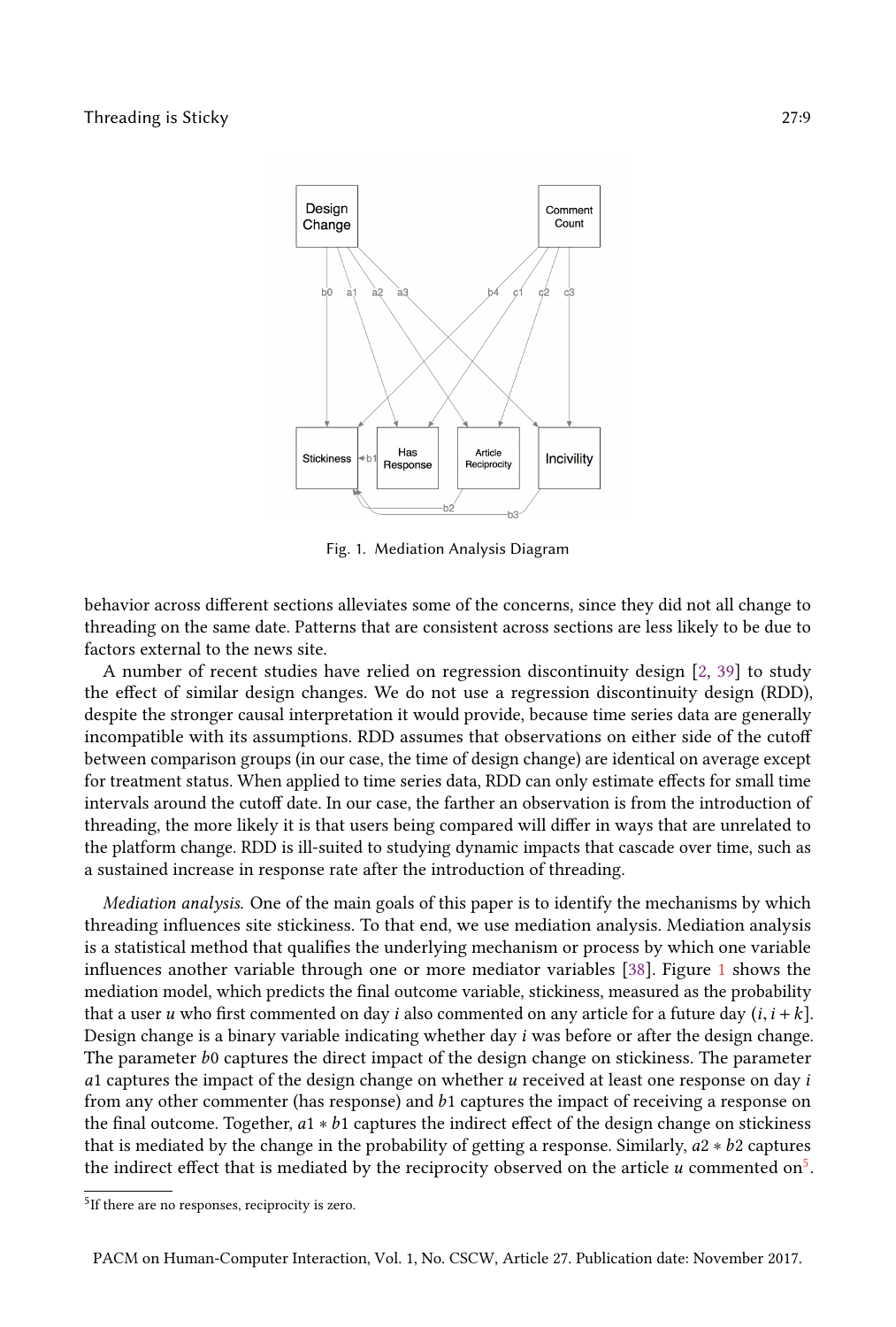

Fig. 2. Article-level repeated participation over time, all sections.

|                                                | Model <sub>repeat, article</sub> |  |
|------------------------------------------------|----------------------------------|--|
| $\beta_{level}$                                | $\overline{22.54(1.01)}^{***}$   |  |
| $\beta_{slope}$                                | $-0.02(0.04)$                    |  |
| $\beta$ levelChange                            | 0.31(1.39)                       |  |
| $\beta$ slopeChange                            | $0.17(0.05)$ **                  |  |
| $\mathbf{p}^2$                                 | 0.32                             |  |
| *** $p < 0.001$ , ** $p < 0.01$ , * $p < 0.05$ |                                  |  |

Table 2. Segmented Regression Analysis for article-level repeated participation, all sections.

Likewise, a3 and b3 capture the indirect effect of incivility, which is measured as the fraction of comments deleted from the conversation on article a that u commented on. The model includes article popularity (comment count) as a control variable, measured as the number of comments on the article that  $u$  commented on  $^6$ .

We use structural equation modeling (SEM) to estimate our mediation models given its various advantages over other methods [32], and individual indirect effects are estimated using bootstrap confidence intervals based on 10,000 samples. All SEMs are estimated using lavaan [50].

# 7 RESULTS

Repeated participation. Article level: Figure 2 shows time-series data for repeated article-level participation, overlaid with linear estimates based on segmented regression analysis. Although there is no immediate effect of threading (the change in level is not significant), the figure shows that the fraction of individuals who posted multiple comments on an article increased steadily after the platform change (a significant increase in slope; see Table 2 for coefficients). These findings support the first hypothesis.

Site level (stickiness): Next, we estimate the probability that an individual who contributed their first comment at time t would make another contribution between  $(t, t + t<sub>K</sub>)$ . We do so by simply

<sup>&</sup>lt;sup>6</sup>If u commented on multiple articles on the same day, we take the average for reciprocity, incivility and comment count. Such users are rare.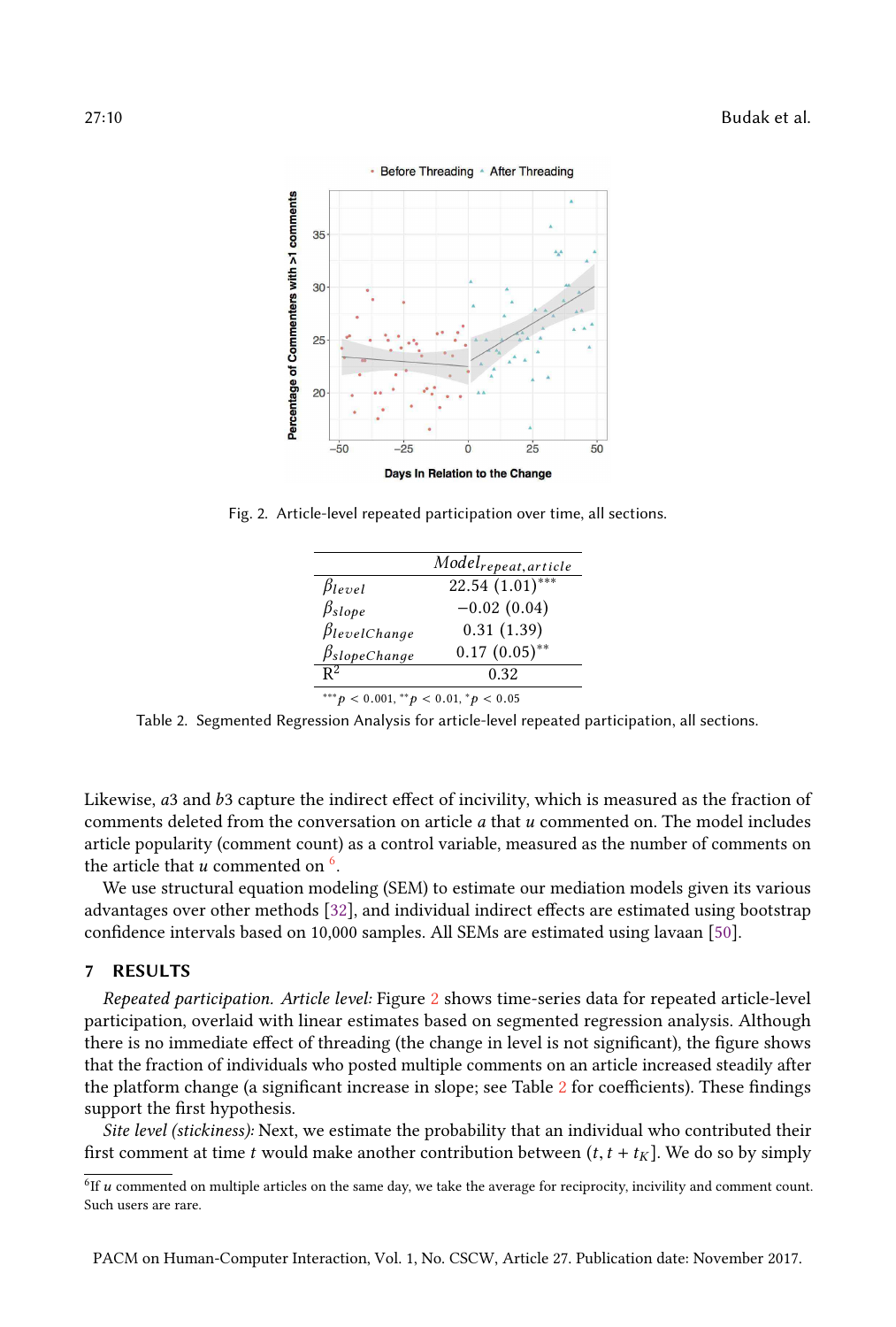

Join Date (in relation to the change)

Fig. 3. Site-level repeated participation over time. Whiskers give standard errors.

computing the fraction of newcomers in a given period who commented again within K days of their first comment. Results for  $t_K = 30$  are presented visually in Figure 3.<sup>7</sup> The horizontal axis indicates when individuals made their first comment. For instance, the x values [−180, −150) denote the group that made its first contributions between 180 and 150 days before the threading change. The  $y$  value for this group gives the estimated stickiness during this 30-day time window. Within each bin, the stickiness is computed as the fraction of newcomers in that bin that came back within  $K = 30$  days.

An interesting pattern emerges in Figure 3: the user retention rate hovers around 22% before the change, drops to 20% around the time of the change, and increases to 24% after this transition period. In other words, site stickiness was at its lowest among individuals who joined within the first month following the introduction of threading, but quickly exceeded pre-threading rates in the months that followed. An inspection of comments around the time of the design change reveals that the community reacted strongly to the change, with comments that were atypically aggressive. Such conditions can be suboptimal for newcomers. However, after this transition phase, the platform change seems to have increased The Guardian's ability to retain new members of the community.

Receiving a response. We measure the response rate of Guardian conversations through segmented regression analysis and present the findings in Figure 4. As expected, use of the reply feature increased after threading was introduced. As is evident from Figure 4, the fraction of comments posted in response to other messages increased more rapidly following the platform change. Reviewing the model coefficients confirms that this change is statistically significant (see Table 3). After threading was introduced, the response rate increased by  $\approx 1\%$  every 4 days over all sections (last column). Reviewing the sections separately, we find that those with lower response rates initially (U.S., business, and tech) experienced a steady increase in responsiveness ( $\beta_{slope Change}$ is positive and significant). This effect was not, however, statistically significant in sections that already had the highest rates of response (world, and environment).<sup>8</sup>

<sup>&</sup>lt;sup>7</sup>We varied  $t_K$  between 10, 20, and 30 days and found the same overall qualitative findings.

<sup>8</sup>Note that there is less variability in outcome-the daily percentages of comments that are responses-when pooling all sections versus individual sections. Thus, the model's R-squared value is much higher when pooling all sections.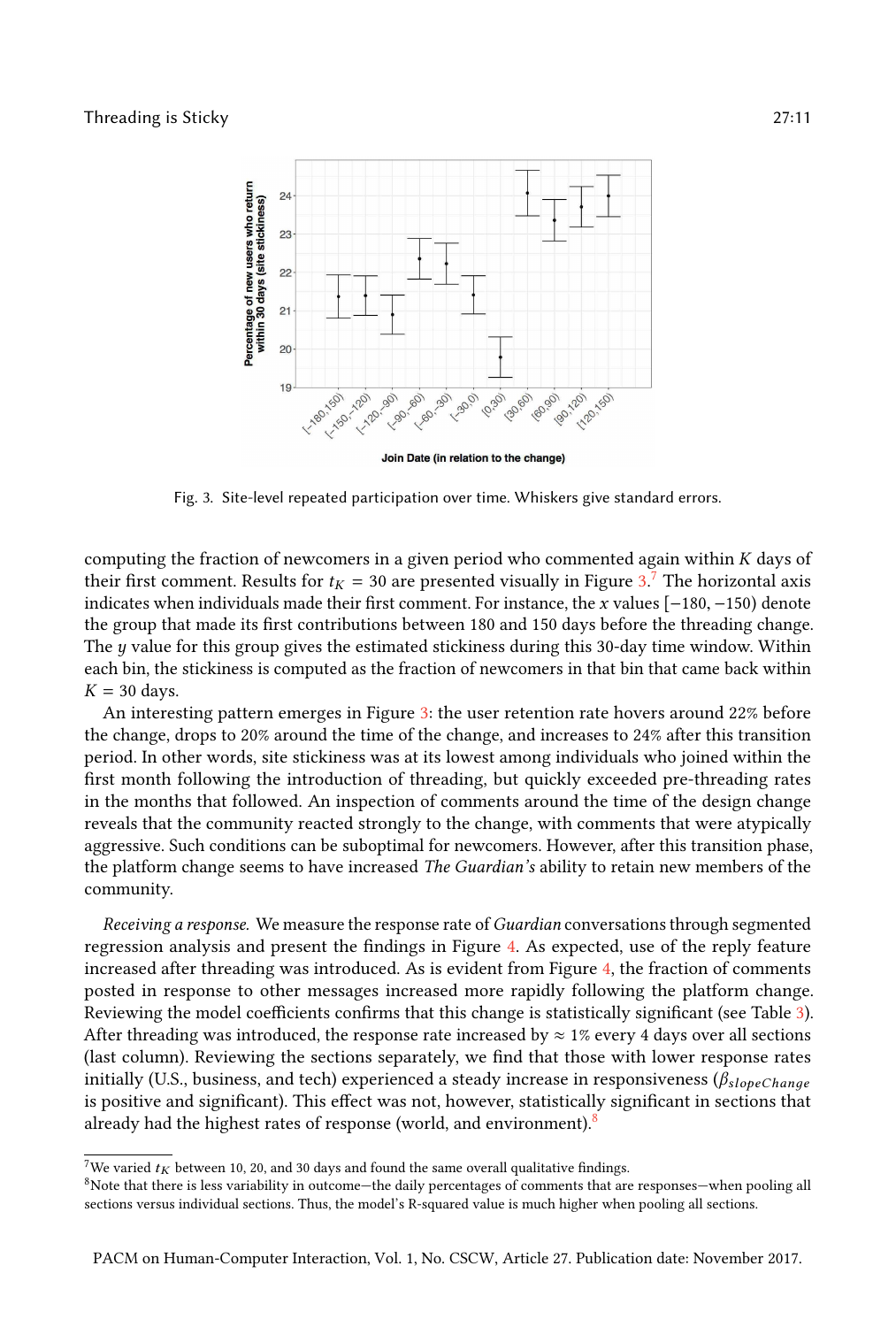

Fig. 4. Response rate over time, all sections.

|                                   | U.S.              | World             | <b>Business</b>   | Environment        | Tech              | Overall           |
|-----------------------------------|-------------------|-------------------|-------------------|--------------------|-------------------|-------------------|
|                                   |                   | $43.63(3.05)$ *** |                   | 42.49 $(4.69)$ *** | $25.93(3.48)$ *** |                   |
| $\beta$ level                     | $33.97(3.08)$ *** |                   | $29.59(3.92)$ *** |                    |                   | $38.13(1.44)$ *** |
| $\beta_{slope}$                   | $-0.01(0.11)$     | 0.10(0.11)        | $-0.07(0.14)$     | 0.05(0.16)         | 0.03(0.12)        | 0.09(0.05)        |
| $\beta$ levelChange               | 0.67(4.27)        | 1.29(4.23)        | $-1.07(5.47)$     | $-0.48(6.43)$      | 0.30(4.90)        | $-0.92(1.99)$     |
| $\frac{\beta_{slopeChange}}{R^2}$ | $0.38(0.15)^*$    | 0.02(0.15)        | $0.48(0.19)^*$    | 0.07(0.22)         | $0.53(0.17)$ **   | $0.26(0.07)$ ***  |
|                                   | 0.26              | 0.11              | 0.14              | 0.02               | 0.39              | 0.61              |
| and the self-control of           |                   |                   |                   |                    |                   |                   |

\*\*\* $p < 0.001,$ \*\* $p < 0.01,$ \* $p < 0.05$ 

Table 3. Segmented regression analysis for response rate, by section and overall.

Reciprocity. We assess threading's influence on reciprocity using segmented regression analysis (see Table 4), and by plotting the results for one of these measures  $(r_{unweighted}$  calculated for daily networks; see Figure 5). Surprisingly, there was a significant drop in the level of reciprocity immediately after threading was introduced, though it held steady for the remainder of the study  $(\beta_{slopeChange}$  is non-significant). This finding holds across all four measures of reciprocity.

Civility. The results of the segmented regression analysis of civility are illustrated in Figure 6. Although visual inspection might appear to suggest that threading influenced civility, neither the level nor the slope changed significantly for any of the three measures after the platform change (see Table 5). This lack of finding is consistent across all sections of the newspaper (results not shown).

Mediation. As noted at the outset, our primary goal is to understand whether, and how, the introduction of threading made the commenting system stickier. Analyses thus far have shown that the platform change did promote repeated use, and that it also influenced two behaviors expected to

We also investigated whether the increase in response rate was driven by topic-specific changes. Using newspaperassigned keywords (e.g. Apple, Microsoft, Barack Obama, climate change), we identified topics that were covered in at least 50 articles before and after the system change, comparing response rate changes associated with each topic. The results suggest that most topics had an increase in responding behavior. Although there is variation, no one topic appears uniquely influential.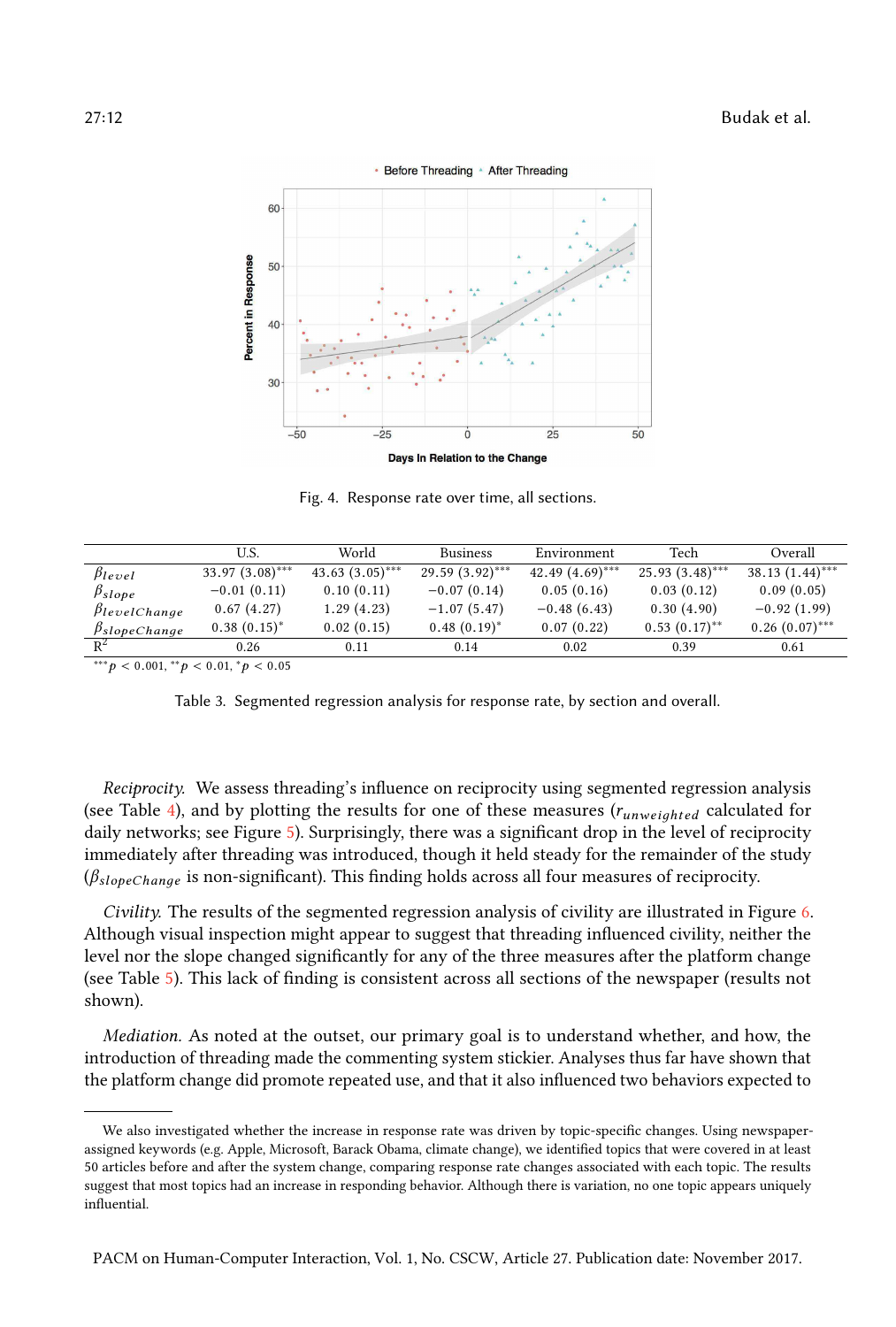

Fig. 5. Reciprocity over time, all sections.

|                     | $Model_{r_{weighted},day}$ | $\overline{Model}_{r_{unweight},day}$ |
|---------------------|----------------------------|---------------------------------------|
| $\beta_{level}$     | $0.43(0.01)$ ***           | $0.38(0.01)$ ***                      |
| $\beta_{slope}$     | 0.00(0.00)                 | 0.00(0.00)                            |
| $\beta$ levelChange | $-0.09(0.02)$ ***          | $-0.07(0.01)$ ***                     |
| $\beta$ slopeChange | $-0.00(0.00)$              | $-0.00(0.00)$                         |
| $\n  p2\n$          | 0.45                       | 0.44                                  |
|                     |                            |                                       |

\*\*\* $p < 0.001,$ \*\* $p < 0.01,$ \* $p < 0.05$ 

Table 4. Segmented regression analysis for reciprocity, all sections.

help explain the relationship. Taken together, this suggests that threading may indirectly influence site stickiness.

Figure 7 summarizes the decomposition of the direct and indirect effects from the mediation analysis. It shows estimates of direct and indirect effects obtained through bootstrapped samples. Results confirm that the introduction of threading is associated with an increase in site stickiness, and that this effect is mediated by the increasing fraction of comments that receive responses ((a1 ∗b1 in Figure 1; 95% CI 0.009, 0.012). Reciprocity worked in the opposite direction. The increase in stickiness following threading was constrained by the fact that threading reduces reciprocity and reciprocity is positively associated with stickiness ( $a2 * b2$  in Figure 1; 95% CI -0.006, -0.004). There was no evidence that incivility mediated the relationship between threading and repeated use of the commenting system. The total indirect effect, which accounts for both the positive influence via receiving a response and the negative influence via reciprocity, was positive (95% CI 0.004, 0.007).

# 8 DISCUSSION

The introduction of single-layer hierarchical threading to the comment section of The Guardian newspaper was followed by an increase in stickiness, the fraction of individuals posting a comment who returned to post again, both on any given article, and via the commenting service as a whole. That such a straightforward design change could have this effect should be encouraging to online services seeking to promote user contributions. In our view, however, insights about the *mechanisms*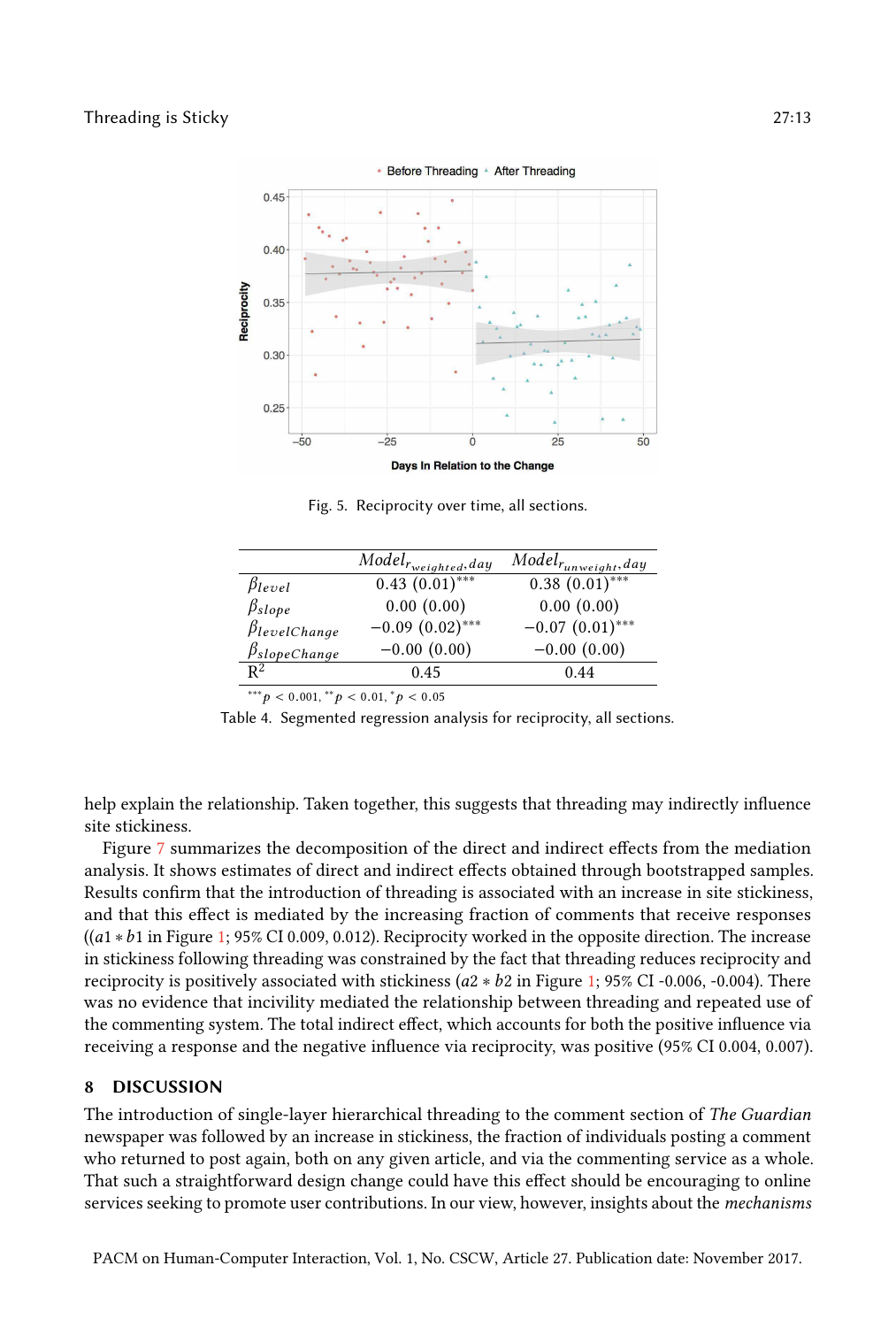

• Before Threading • After Threading

Fig. 6. Civility measures over time, all sections.

|                                   | Comment Deleted      | All Caps             | Swear Words          |
|-----------------------------------|----------------------|----------------------|----------------------|
| $\beta_{level}$                   | $2.7213(0.3143)$ *** | $0.3425(0.0277)$ *** | $0.2581(0.0225)$ *** |
| $\beta_{slope}$                   | 0.0109(0.0109)       | $-0.0002(0.0010)$    | $-0.0013(0.0008)$    |
| $\beta$ levelChange               | $-0.5622(0.4358)$    | 0.0324(0.0383)       | 0.0390(0.0312)       |
| $\frac{\beta_{slopeChange}}{R^2}$ | $-0.0068(0.0152)$    | $-0.0015(0.0013)$    | 0.0009(0.0011)       |
|                                   | 0.0195               | 0.0369               | 0.0345               |
|                                   |                      |                      |                      |

 $^{***}p < 0.001, ^{**}p < 0.01, ^{*}p < 0.05$ 

Table 5. Segmented regression analysis for civility, all section.





by which threading promoted repeat contributions are considerably more important. Understanding these processes can help designers to refine their approach to threading, accentuating the paths that do the most to promote participation, and altering any that constrain it. This might also suggest design changes unrelated to threading that could further boost engagement.

PACM on Human-Computer Interaction, Vol. 1, No. CSCW, Article 27. Publication date: November 2017.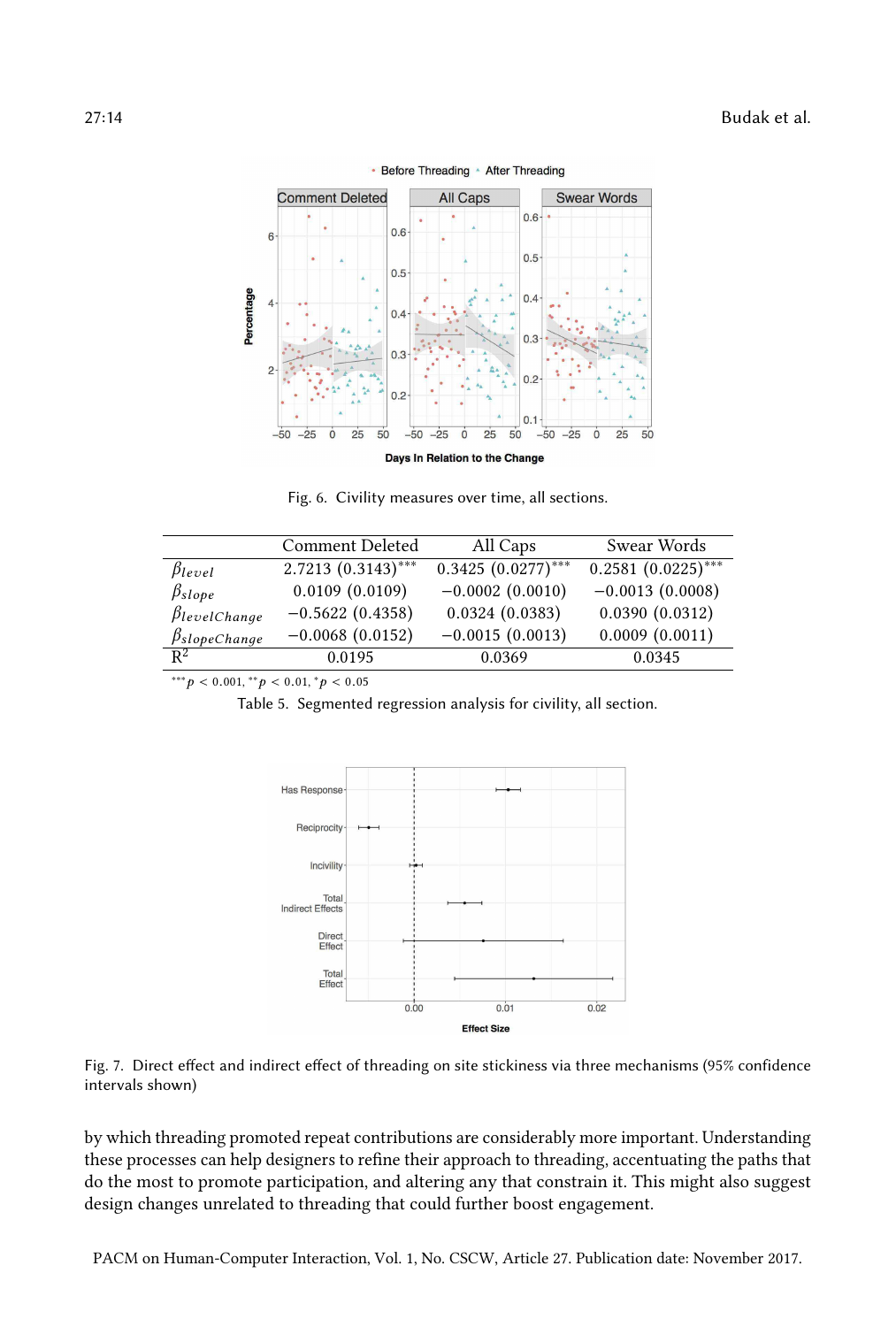The most important way that threading promoted repeat participation in this study was by making it more likely that someone who posted a comment would receive a response. There are a variety of ways that designers might capitalize on this knowledge. One straightforward way to reduce unanswered comments is to make them easier to find via optional filters or by highlighting unanswered comments of high quality, including those that introduce new information, share novel perspectives, or raise questions. Furthermore, a commenting system might actively solicit responses to content still awaiting a reply. For instance, inspired by systems that aim to increase participation in collaborative crowdsourcing platforms [14, 19], commenting systems may be able to reduce the cost, and increase the personal value, of responding to others by directing community members' attention to comments that best fit their knowledge or expertise. Indeed, research shows that individuals are more likely to contribute when they are reminded of their uniqueness, and when they are given specific goals [5]. Effectively matching commenters with comments can be automated by building accurate profiles of commenters through analysis of their past comments and interactions with other members.

More subtly, it may be possible to adjust the threading interface to provide hints that the system is meant to be used to respond to other users. Displaying statistics describing the proportion of comments receiving replies in the current thread, and highlighting this information when the proportion is high, could serve as an influential signal to users. Other interface changes could also help. Research shows that social comparison and competition through the use of feedback mechanisms can promote desirable behavior [15, 22]. For example, ranking individuals on a leader board based on the frequency with which they respond to others might encourage a higher response rate. Similarly, inspired by research that shows team-focused leader boards increase engagement more than individually focused leader boards [24], designers might consider sorting users into "teams", encouraging different sections of *The Guardian* to compete with one another on various measures of discussion quality. Of course, caution must be taken. If external incentives lead to less meaningful responses, or if recipients view responses as externally motivated, then the link between receiving a response and returning might fade.

The more troubling pattern revealed by our analysis is that threading reduced reciprocity, attenuating the positive effect that threading had on repeat participation. A number of factors may help account for this counter-intuitive finding. First, it is plausible that at least some fraction of the increase in the response rate was due to individuals choosing to reply in order to promote the visibility of their message, not to engage in genuine conversation. Such replies are unlikely to elicit reciprocation. Second, the *particular* threading design used by *The Guardian*-allowing only a single level of responses and hiding all replies beyond the first few by default–might have inadvertently disincentivized reciprocation. If visibility is the primary motivation, then replying to the first unanswered comment, regardless of its content, is the most obvious strategy; a reply to a reply, which creates a reciprocal exchange, is seen by far fewer users if there are already several comments in that thread. Indeed, a recent study that analyzed the introduction of multi-level hierarchical threading to a popular Spanish news site [2] on which all comments are visible by default found the change led to an increase in reciprocity. While it is possible that other factors (e.g., cultural context, types of news services, etc.) also played a role, we believe that the divergent effects are due, at least in part, to the different ways in which threading was implemented. We cannot, however, say conclusively which mechanism led to the drop of reciprocation, and we encourage future work to explore this phenomenon.

Although the effect of the threading design change on reciprocity was not in the desired direction, our results suggest that reciprocity is positively associated with site stickiness. There may be other ways that designers can promote reciprocity, and doing so should make users more likely to return. For example, a commenting system might aim to make reciprocal exchanges easier, notifying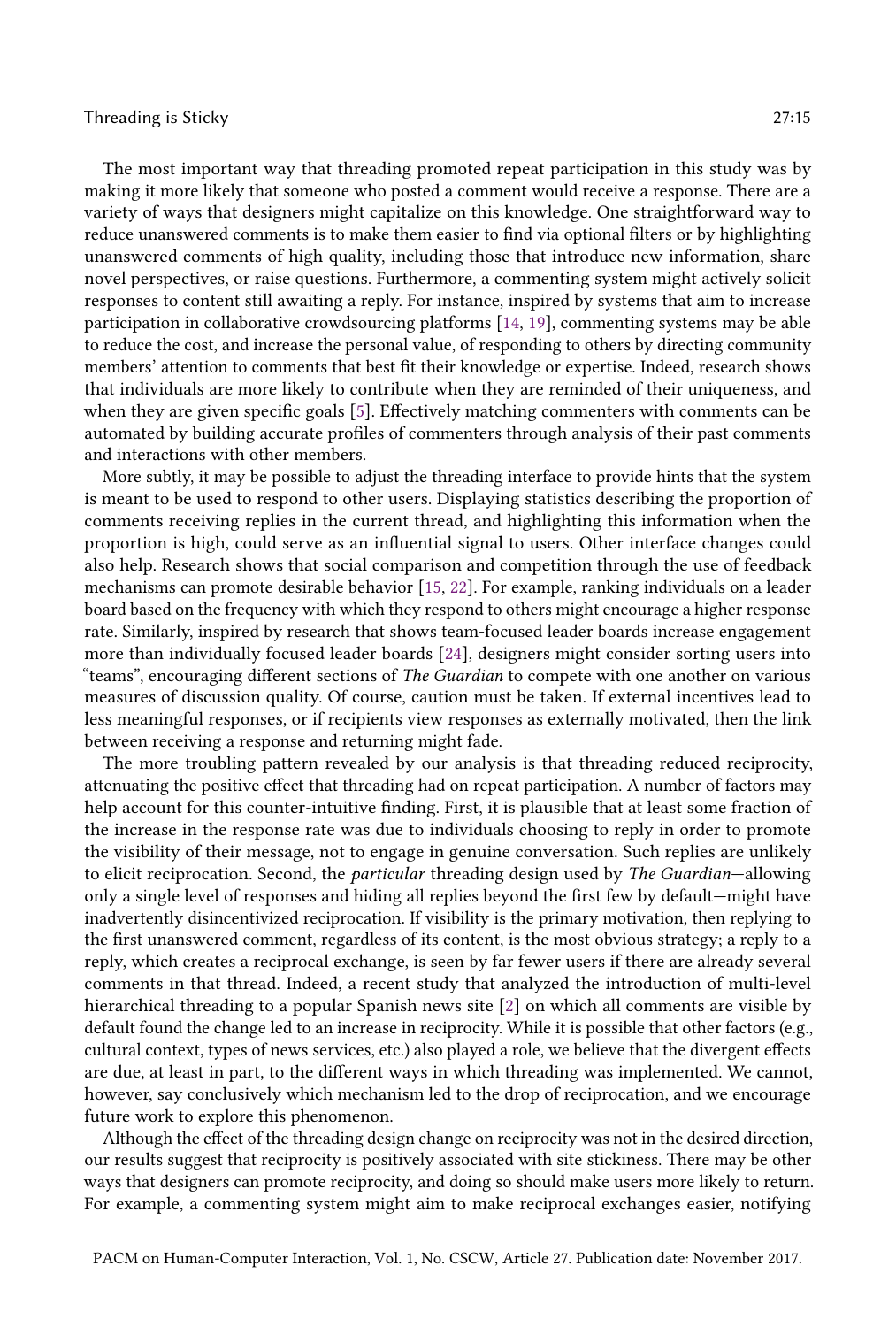users when they receive a reply via a channel outside the comment system (e.g., email or text). Efforts to promote reciprocity could also extend beyond pairs of communicators. Designers might aim to increase visibility of reciprocal conversations, thereby creating visibility incentives for engaging. Designers could also explicitly draw attention to contributions that exemplify high reciprocity. Changes in descriptive norms—in this case, community members' perceptions about how other users typically behave in the communication space—can have a powerful influence on individuals' behaviors [17]. Furthermore, when high-quality comments are shown first, the quality of subsequent posts tends to be higher [8]. Following this idea, the system could present threads exhibiting high reciprocity at the top of the comment list and encouraging other users to join in. As we explain later, however, this approach would likely need to be introduced in conjunction with other more direct mechanisms promoting reply and reciprocity.

Intriguingly, we found no evidence that civility is substantively influenced by threading, or that civility mediates the influence of threading on stickiness. There are a number of possible explanations for this non-finding. First, civility on The Guardian was substantially higher than for many of the other online commenting systems that have been studied. For instance, [28] found that more than a third of tweets and of newspaper site comments included insults. A study of a different newspaper's website found that about one in five comments (22%) exhibited incivility, most often name calling (14% of all comments) [18]. In comparison, the fraction of comments The Guardian deleted for being uncivil was as low as 2% before the threading design change. Of the remaining comments, only three in a thousand included a swear word. Thus, it is possible that our failure to detect a change in civility reflected the fact that civility was already very high, creating a ceiling effect. Second, we had predicted that incivility would fall because the introduction of threading would encourage users to view their contributions as part of a discussion, not as anonymous voices in a crowd. Shifting attention from group to individual identities should help to reduce incivility [48]. Such an outcome, however, may be contingent on increased reciprocity, which we did not observe here. Finally, it could be that our hypothesis was simply wrong: perhaps civility is unrelated to the level of interactivity. Our data did not allow us to assess which of these explanations is correct. To adjudicate among them, researchers need to identify discussion spaces exhibiting more incivility and then observe what happens when changes effectively promoting replies and/or reciprocity are introduced.

Lessons learned here may have other implications as well. For example, our results suggest that the success of Facebook's social ranking algorithm ("Top comments") in promoting highquality contributions [8] is likely due in part to the alignment between descriptive norms and other contribution incentives. On Facebook, the comments that users see are of higher quality, which may help set a higher bar for their own contributions (descriptive norms). This approach to ranking may also remind users that they can be rewarded for their effort via higher visibility to other users (a complementary visibility incentive). In contrast, when descriptive norms and visibility incentives are in tension with each other, as they were at The Guardian, results are less encouraging. We observed that threading could make the practice of reciprocity more salient—a descriptive norm-but that individuals whose primary motivation was for their messages to be seen would have an incentive to reply to new comments instead of replying to a reply. The fact that threading was associated with a drop in reciprocity suggests users were more concerned with the second behavior. Thus, one important risk that designers must guard against is of creating competing incentives: if users have to choose between contributing to a richer conversation and having their own message seen by more people, they will often choose the latter.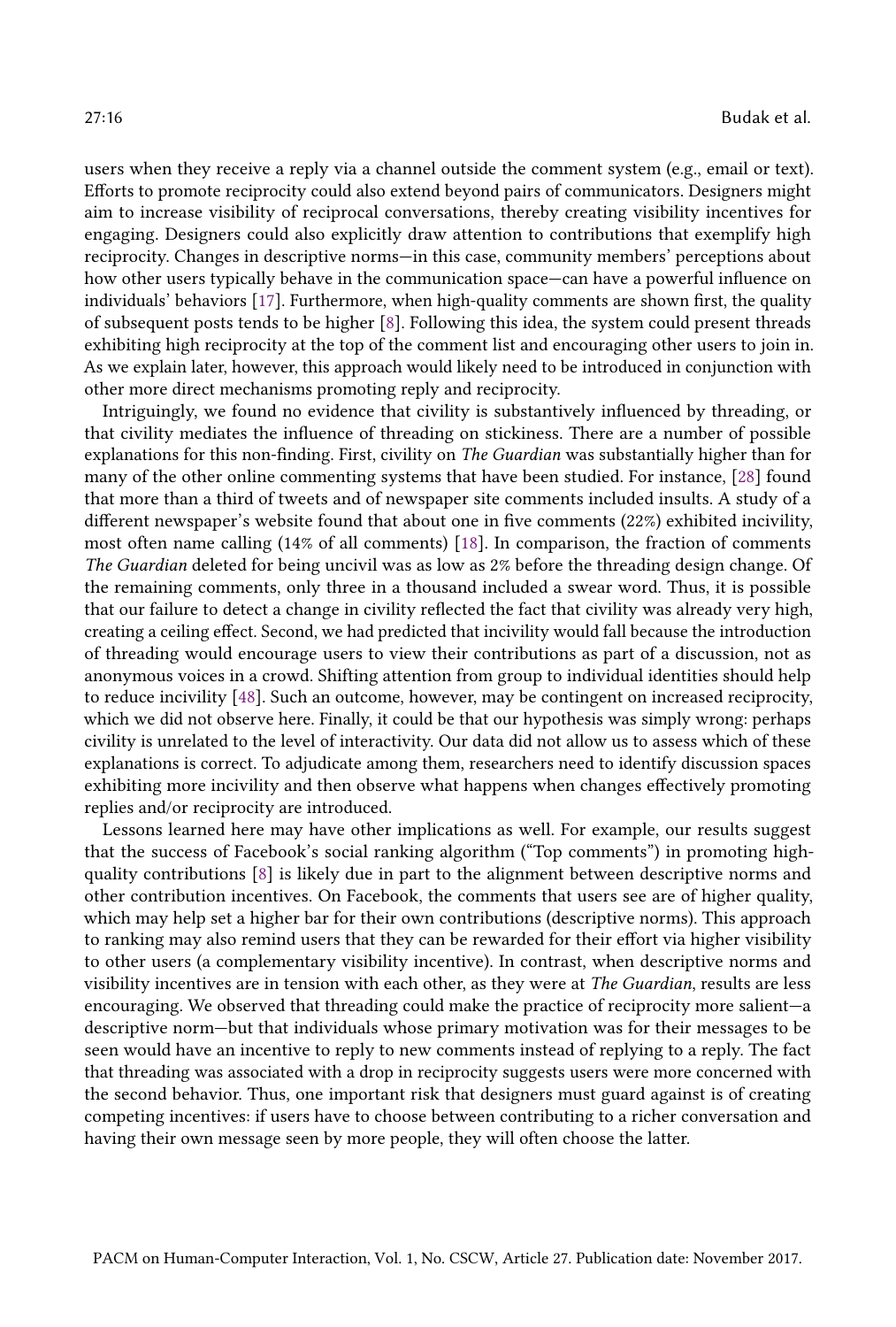# 9 LIMITATIONS

Several limitations are worth noting. First, our study uses observational data, which are vulnerable to a variety of internal validity threats, including the risk of unobserved disturbances in the environment. Randomized experiments would be an invaluable tool for addressing these threats, thereby helping to establish causality. Second, we study one particular implementation of threading on one particular news sites. Commenting systems on other news site, and alternative threading implementation could lead to different results. Furthermore, an online community found at a news organization could function very differently from online communities that prioritize social relationships over news discussions (e.g., Facebook). Therefore we urge caution when generalizing from these findings.

# 10 CONCLUSION

The Guardian newspaper's introduction of single-layer hierarchical threading to its comment section creates a natural experiment that we exploit in order to better understand the consequences of this design change. Consistent with the publisher's aims, we show that the new design was followed by an increase in the rate of individuals returning to post again, both on any given article, and via the commenting service as a whole. For roughly two months leading up to the design change, the proportion of users who made more than one comment on an article hovered between 20% and 25%. After threading was introduced, the proportion of repeat commenters on a single article began to climb at the rate of more than a percent each week. After 50 days, the proportion of users leaving multiple comments had grown to 30%. Similarly, though less dramatically, the percentage of first-time commenters who returned to make a comment on a subsequent day was a couple of percentage points higher 30 days after the design change.

Mediation analysis indicates that increased stickiness on The Guardian was in large part due to the increase in the proportion of users receiving responses on the site. Further, we find that some of the potential benefits of threading were reduced by the drop in reciprocity associated with the interface change. By identifying the mechanisms through which threading promotes stickiness, this study provides insights that can help designers both improve how threading is implemented and make other design changes that might encourage participation by promoting responsiveness and reciprocity.

# REFERENCES

- [1] Ashley A. Anderson, Dominique Brossard, Dietram A. Scheufele, Michael A. Xenos, and Peter Ladwig. 2014. The Nasty Effect: Online Incivility and Risk Perceptions of Emerging Technologies. Journal of Computer-Mediated Communication 19, 3 (2014), 373–387.
- [2] Pablo Aragón, Vicenç Gómez, and Andreas Kaltenbrunner. 2017. To Thread or Not to Thread: The Impact of Conversation Threading on Online Discussion. In Proceedings of the Eleventh International Conference on Web and Social Media, ICWSM 2017, Montréal, Québec, Canada, May 15-18, 2017. AAAI Press, 12–21. https://aaai.org/ocs/index.php/ICWSM/ ICWSM17/paper/view/15609
- [3] Jaime Arguello, Brian S. Butler, Elisabeth Joyce, Robert Kraut, Kimberly S. Ling, Carolyn Rosé, and Xiaoqing Wang. 2006. Talk to me: foundations for successful individual-group interactions in online communities. In CHI '06. ACM, 959–968. https://doi.org/10.1145/1124772.1124916
- [4] Patrick J. Bateman, Peter H. Gray, and Brian S. Butler. 2006. Community Commitment: How Affect, Obligation, and Necessity Drive Online Behaviors. In Proceedings of the International Conference on Information Systems, ICIS 2006, Milwaukee, Wisconsin, USA, December 10-13, 2006. Association for Information Systems, 63. http://aisel.aisnet.org/ icis2006/63
- [5] Gerard Beenen, Kimberly S. Ling, Xiaoqing Wang, Klarissa Chang, Dan Frankowski, Paul Resnick, and Robert E. Kraut. 2004. Using social psychology to motivate contributions to online communities. In Proceedings of the 2004 ACM Conference on Computer Supported Cooperative Work, CSCW 2004, Chicago, Illinois, USA, November 6-10, 2004. ACM, 212–221. https://doi.org/10.1145/1031607.1031642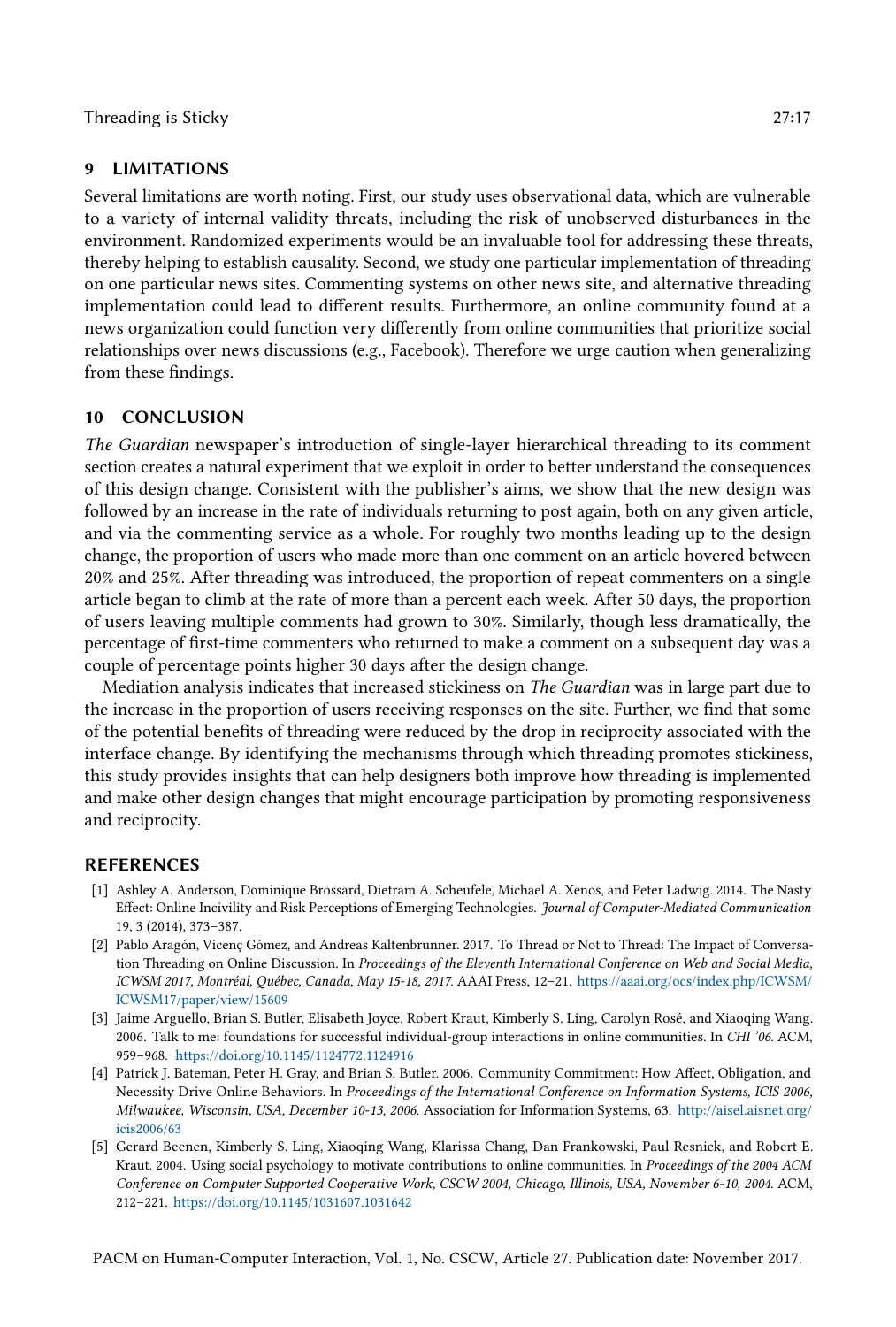- [6] Martin Belam. 2012. An experiment with threaded comments. (29 February 2012). https://www.theguardian.com/help/ insideguardian/2012/feb/29/threaded-comments
- [7] Roy Bendor, Susanna Haas Lyons, and John Robinson. 2012. What's there not to 'like'? sustainability deliberations on facebook. JeDEM-eJournal of eDemocracy and Open Government 4, 1 (2012), 67-88.
- [8] George Berry and Sean J. Taylor. 2017. Discussion Quality Diffuses in the Digital Public Square. In Proceedings of the 26th International Conference on World Wide Web, WWW 2017, Perth, Australia, April 3-7, 2017. ACM, 1371–1380. https://doi.org/10.1145/3038912.3052666
- [9] Wolfgang Blau. 2015. Welcome to the new Guardian website. https://www.theguardian.com/help/insideguardian/ 2015/jan/28/welcome-to-the-new-guardian-website. (2015).
- [10] Petter Bae Brandtzæg and Jan Heim. 2008. User loyalty and online communities: why members of online communities are not faithful. In 2nd International Conference on INtelligent TEchnologies for interactive enterTAINment, INTETAIN 2008, Cancun, Mexico, January 8-10, 2008. ICST/ACM, 11. https://doi.org/10.4108/ICST.INTETAIN2008.2481
- [11] Ceren Budak and Rakesh Agrawal. 2013. On Participation in Group Chats on Twitter. In Proceedings of the 22Nd International Conference on World Wide Web (WWW '13). ACM, New York, NY, USA, 165–176. https://doi.org/10.1145/ 2488388.2488404
- [12] Pew Research Center. 2016. The Political Environment on Social Media. Technical Report. Pew Research Center.
- [13] Calvin M. L. Chan, Mamata Bhandar, Lih-Bin Oh, and Hock-Chuan Chan. 2004. Recognition and Participation in a Virtual Community. In HICSS '04. IEEE Computer Society, 70194.2–. http://dl.acm.org/citation.cfm?id=962755.963100
- [14] Yan Chen, Rosta Farzan, Robert Kraut, Iman YeckehZaare, and Ark Fangzhou Zhang. 2017. ExpertIdeas: Incentivizing Domain Experts to Contribute to Wikipedia. (2017).
- [15] Coye Cheshire and Judd Antin. 2008. The social psychological effects of feedback on the production of Internet information pools. Journal of Computer-Mediated Communication 13, 3 (2008), 705–727.
- [16] Daegon Cho and K. Hazel Kwon. 2015. The impacts of identity verification and disclosure of social cues on flaming in online user comments. Computers in Human Behavior 51, Part A (2015), 363–372.
- [17] Robert B. Cialdini and Noah J. Goldstein. 2004. Social Influence: Compliance and Conformity. Annual Review of Psychology 55, 1 (2004), 591–621.
- [18] Kevin Coe, Kate Kenski, and Stephen A. Rains. 2014. Online and Uncivil? Patterns and Determinants of Incivility in Newspaper Website Comments. Journal of Communication 64, 4 (2014), 658–679.
- [19] Dan Cosley, Dan Frankowski, Loren G. Terveen, and John Riedl. 2007. SuggestBot: using intelligent task routing to help people find work in wikipedia. In Proceedings of the 12th International Conference on Intelligent User Interfaces, IUI 2007, Honolulu, Hawaii, USA, January 28-31, 2007. ACM, 32–41. https://doi.org/10.1145/1216295.1216309
- [20] Kushal Dave, Martin Wattenberg, and Michael Muller. 2004. Flash Forums and forumReader: Navigating a New Kind of Large-scale Online Discussion. In Proceedings of the 2004 ACM Conference on Computer Supported Cooperative Work (CSCW '04). ACM, New York, NY, USA, 232–241. https://doi.org/10.1145/1031607.1031644
- [21] Nicholas Diakopoulos and Mor Naaman. 2011. Towards Quality Discourse in Online News Comments. In Proceedings of the ACM 2011 Conference on Computer Supported Cooperative Work (CSCW '11). ACM, New York, NY, USA, 133–142. https://doi.org/10.1145/1958824.1958844
- [22] Tawanna R. Dillahunt and Jennifer Mankoff. 2014. Understanding Factors of Successful Engagement Around Energy Consumption Between and Among Households. In Proceedings of the 17th ACM Conference on Computer Supported Cooperative Work & Social Computing (CSCW '14). ACM, New York, NY, USA, 1246-1257. https://doi.org/10.1145/ 2531602.2531626
- [23] Justin Ellis. 2015. What happened after 7 news sites got rid of reader comments. (November 7 2015). http://www. niemanlab.org/2015/09/what-happened-after-7-news-sites-got-rid-of\-reader-comments/
- [24] Rosta Farzan, Laura A. Dabbish, Robert E. Kraut, and Tom Postmes. 2011. Increasing Commitment to Online Communities by Designing for Social Presence. In Proceedings of the ACM 2011 Conference on Computer Supported Cooperative Work (CSCW '11). ACM, New York, NY, USA, 321–330. https://doi.org/10.1145/1958824.1958874
- [25] Julian Fitzell. 2013. Commenting now available on our mobile website. https://www.theguardian.com/help/2013/nov/ 18/commenting-now-available-on-our-mobile-website. (2013).
- [26] David Fono and Ron Baecker. 2006. Structuring and Supporting Persistent Chat Conversations. In Proceedings of the 2006 20th Anniversary Conference on Computer Supported Cooperative Work (CSCW '06). ACM, New York, NY, USA, 455–458. https://doi.org/10.1145/1180875.1180944
- [27] Rolf Fredheim, Alfred Moore, and John Naughton. 2015. Anonymity and Online Commenting: The Broken Windows Effect and the End of Drive-by Commenting. In Proceedings of the ACM Web Science Conference, WebSci 2015, Oxford, United Kingdom, June 28 - July 1, 2015. ACM, 11:1–11:8. https://doi.org/10.1145/2786451.2786459
- [28] Deen Freelon. 2015. Discourse architecture, ideology, and democratic norms in online political discussion. New Media & Society 17, 5 (2015), 772–791.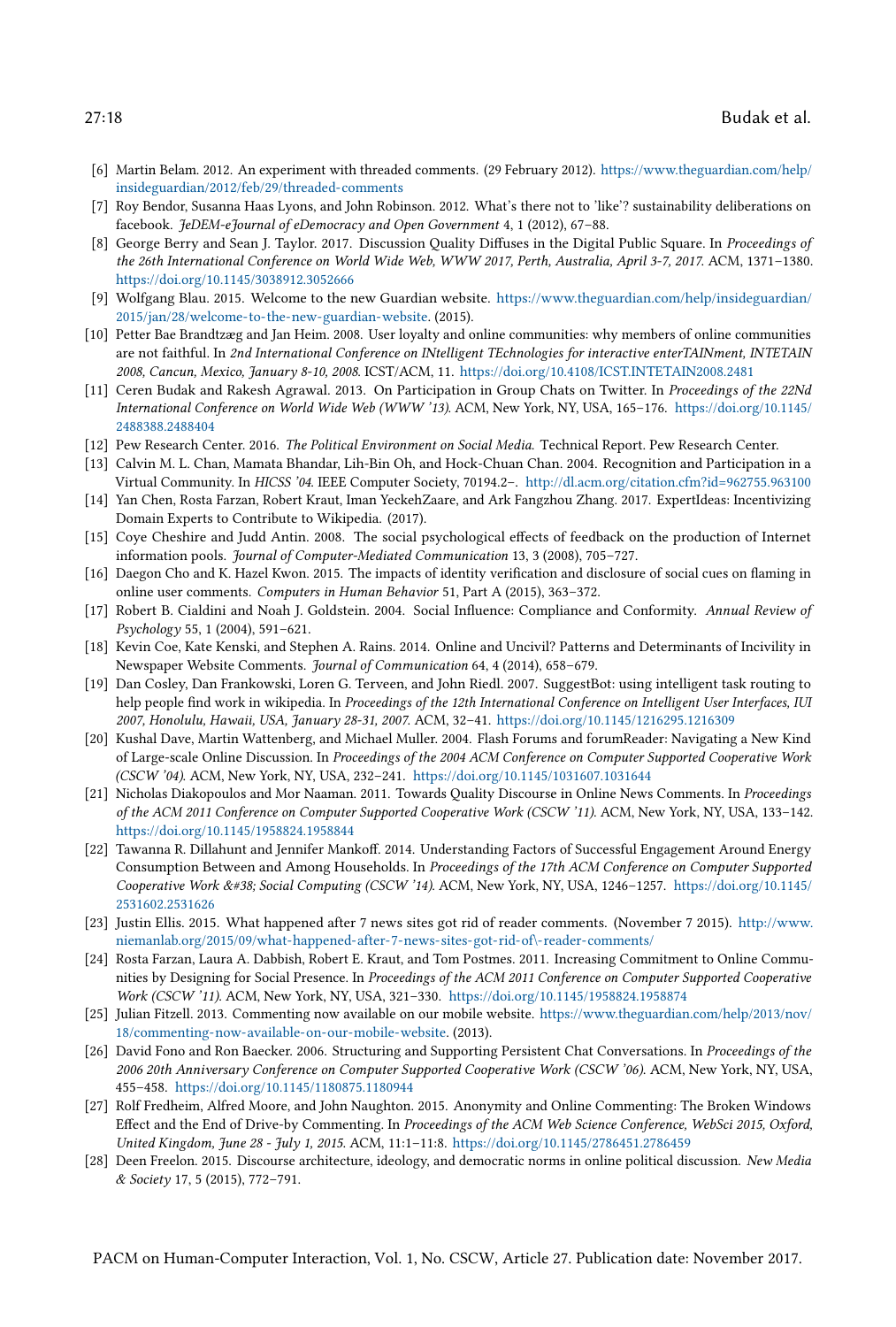- [29] Dennis Friess and Christiane Eilders. 2015. A systematic review of online deliberation research. Policy & Internet 7, 3 (2015), 319–339.
- [30] Diego Garlaschelli and Maria I Loffredo. 2004. Patterns of link reciprocity in directed networks. Physical review letters 93, 26 (2004), 268–701.
- [31] Werner Geyer, Andrew J. Witt, Eric Wilcox, Michael Muller, Bernard Kerr, Beth Brownholtz, and David R. Millen. 2004. Chat Spaces. In Proceedings of the 5th Conference on Designing Interactive Systems: Processes, Practices, Methods, and Techniques (DIS '04). ACM, New York, NY, USA, 333–336. https://doi.org/10.1145/1013115.1013173
- [32] Douglas Gunzler, Tian Chen, Pan Wu, and Hui Zhang. 2013. Introduction to mediation analysis with structural equation modeling. Shanghai archives of psychiatry 25, 6 (2013), 390.
- [33] Natalie Hanman. 2012. Threading arrives on Comment is free. (3 December 2012). https://www.theguardian.com/ commentisfree/2012/dec/03/threading-arrives-on-comment-is-free
- [34] Cliff Lampe and Erik Johnston. 2005. Follow the (slash) dot: effects of feedback on new members in an online community. In Proceedings of the 2005 international ACM SIGGROUP conference on Supporting group work. ACM Press, Sanibel Island, Florida, USA, 11–20.
- [35] Cliff Lampe, Rick Wash, Alcides Velasquez, and Elif Ozkaya. 2010. Motivations to Participate in Online Communities. In Proceedings of the SIGCHI Conference on Human Factors in Computing Systems (CHI '10). ACM, New York, NY, USA, 1927–1936. https://doi.org/10.1145/1753326.1753616
- [36] Eun-Ju Lee. 2012. That's Not the Way It Is: How User-Generated Comments on the News Affect Perceived Media Bias. Journal of Computer-Mediated Communication 18, 1 (2012), 32–45.
- [37] Bella Mackie. 2012. A threading experiment on Comment is free. (March 12 2012). https://www.theguardian.com/ commentisfree/2012/mar/12/threading-experiment-comment-is-free
- [38] David P MacKinnon, Amanda J Fairchild, and Matthew S Fritz. 2007. Mediation Analysis. Annual Review of Psychology 58 (2007), 593.
- [39] Momin M. Malik and Jürgen Pfeffer. 2016. Identifying Platform Effects in Social Media Data. In Proceedings of the Tenth International Conference on Web and Social Media, Cologne, Germany, May 17-20, 2016. AAAI Press, 241–249. http://www.aaai.org/ocs/index.php/ICWSM/ICWSM16/paper/view/13163
- [40] Edith Manosevitch, Nili Steinfeld, and Azi Lev-On. 2014. Promoting online deliberation quality: cognitive cues matter. Information, Communication & Society 17, 10 (2014), 1177–1195.
- [41] Adrienne Massanari. 2017. #Gamergate and The Fappening: How Reddit's algorithm, governance, and culture support toxic technocultures. New Media & Society 19, 3 (2017), 329-346. https://doi.org/10.1177/1461444815608807
- [42] Diana C. Mutz. 2006. Hearing the other side: deliberative versus participatory democracy. Cambridge University Press, New York.
- [43] Donald A. Norman. 1990. The design of everyday things. Doubleday, New York, NY.
- [44] Deok Gun Park, Simranjit Singh Sachar, Nicholas Diakopoulos, and Niklas Elmqvist. 2016. Supporting Comment Moderators in Identifying High Quality Online News Comments. In Proceedings of the 2016 CHI Conference on Human Factors in Computing Systems, San Jose, CA, USA, May 7-12, 2016. ACM, 1114–1125. https://doi.org/10.1145/2858036. 2858389
- [45] James W Pennebaker, Martha E Francis, and Roger J Booth. 2001. Linguistic inquiry and word count: LIWC 2001. Mahway: Lawrence Erlbaum Associates 71 (2001), 2001.
- [46] Robert D. Putnam. 1995. Bowling alone: America's declining social capital. Journal of Democracy 6, 1 (1995), 65–78.
- [47] Stuart Reeves and Barry Brown. 2016. Embeddedness and Sequentiality in Social Media. In Proceedings of the 19th ACM Conference on Computer-Supported Cooperative Work & Social Computing (CSCW '16). ACM, New York, NY, USA, 1052–1064. https://doi.org/10.1145/2818048.2820008
- [48] S. D. Reicher, R. Spears, and T. Postmes. 1995. A Social Identity Model of Deindividuation Phenomena. European Review of Social Psychology 6, 1 (1995), 161–198.
- [49] June W Rhee and Eun-mee Kim. 2009. Deliberation on the net: Lessons from a field experiment. In Online deliberation: Design, research, and practice, Todd Davies and Seeta PeÃČÂśa Gangadharan (Eds.). CSLI Publications, Standford, CA, 223–232.
- [50] Yves Rosseel. 2012. Lavaan: an R package for structural equation modeling. JOURNAL OF STATISTICAL SOFTWARE 48, 2 (2012), 1–36.
- [51] Marie K. Shanahan. 2013. More news organizations try civilizing online comments with the help of social media. (2013). http://www.poynter.org/news/mediawire/218284/more-news-organizations-try-civilizing-online-comments\ -with-the-help-of-social-media/
- [52] Leandro Araújo Silva, Mainack Mondal, Denzil Correa, Fabrício Benevenuto, and Ingmar Weber. 2016. Analyzing the Targets of Hate in Online Social Media. In Proceedings of the Tenth International Conference on Web and Social Media, Cologne, Germany, May 17-20, 2016. AAAI Press, 687–690. http://www.aaai.org/ocs/index.php/ICWSM/ICWSM16/ paper/view/13147